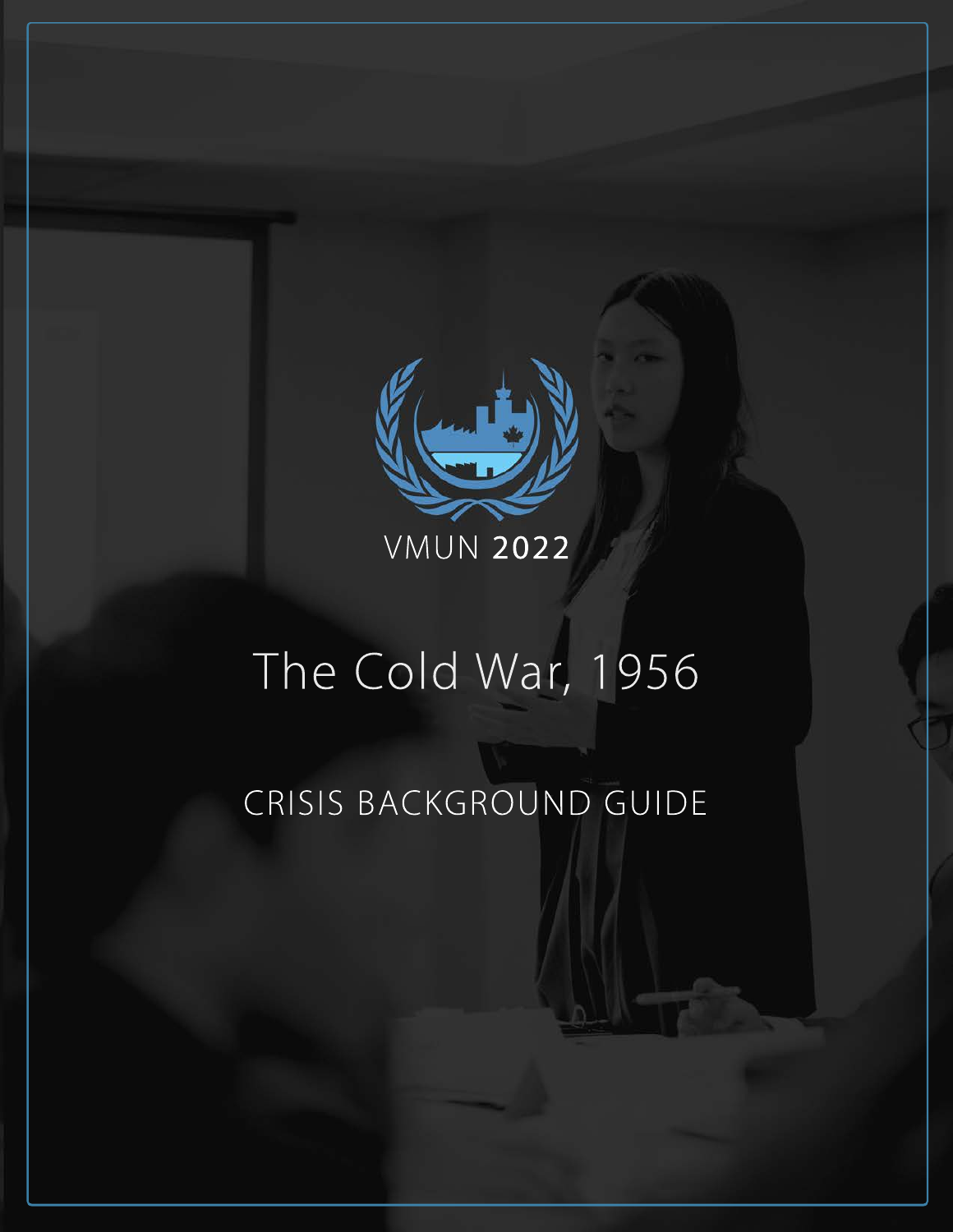

## VANCOUVER MODEL UNITED NATIONS

The Twenty-First Annual Session | February 4–6, 2022

Dear Delegates,

Armaan Jaffer Secretary-General

 $\sim$ 

Andrew Liu Chief of Staff

Mia Tsao Director-General

Eric Li Director of Logistics

 $\sim$ 

Caitlin Adams USG General Assemblies

Joshua Dar Santos USG Specialized Agencies

> David Deng USG Operations

Emily Chen USG Conference

Daniel Aminbakhsh USG Finance

 $\sim$ 

Richard Chen USG Delegate Affairs

Lauren Thomas USG Delegate Affairs

Sakura Gibson USG Design & Media On behalf of the INTEL team, I would like to extend a warm welcome to VMUN 2022. My name is Ben Kang, and it is my pleasure to direct the Intelligence Crisis Committee this year. I am joined by Allysen Kwok, your Chair, and Annie Wang, your Crisis Staff. They are all incredibly competent individuals whom I have absolute confidence in, and they are the ones who will make INTEL an unforgettable experience.

The Intelligence Crisis Committee is a new, exclusive committee at VMUN 2022 that will provide some of the most nuanced, thrilling, and challenging debates that can be had in Model UN. Composed of two distinct types of delegates—government and intelligence delegates whose decisions will immediately affect the crisis at hand, INTEL will see two superpowers, the United States and the Soviet Union, pitted firmly against one another, creating an exciting experience filled with diplomacy, espionage, and overarching suspense.

INTEL will enter the chaotic times of the Cold War, taking the sides of both the Eastern and Western blocs. As the conflict that defined the latter half of the 20th century, the Cold War takes place in a time where geopolitical rivalry determines the actions of all countries. In INTEL, your actions will determine how history is written; therefore, the committee may come to a conclusion that is drastically different from the history known to us. The path that the committee will go down is completely unknown, and it is you, with your actions, that will decide that path.

Please do not hesitate to email me if you have any questions or concerns at *intel@vmun.com*.

Best regards,

Ben Kang INTEL Director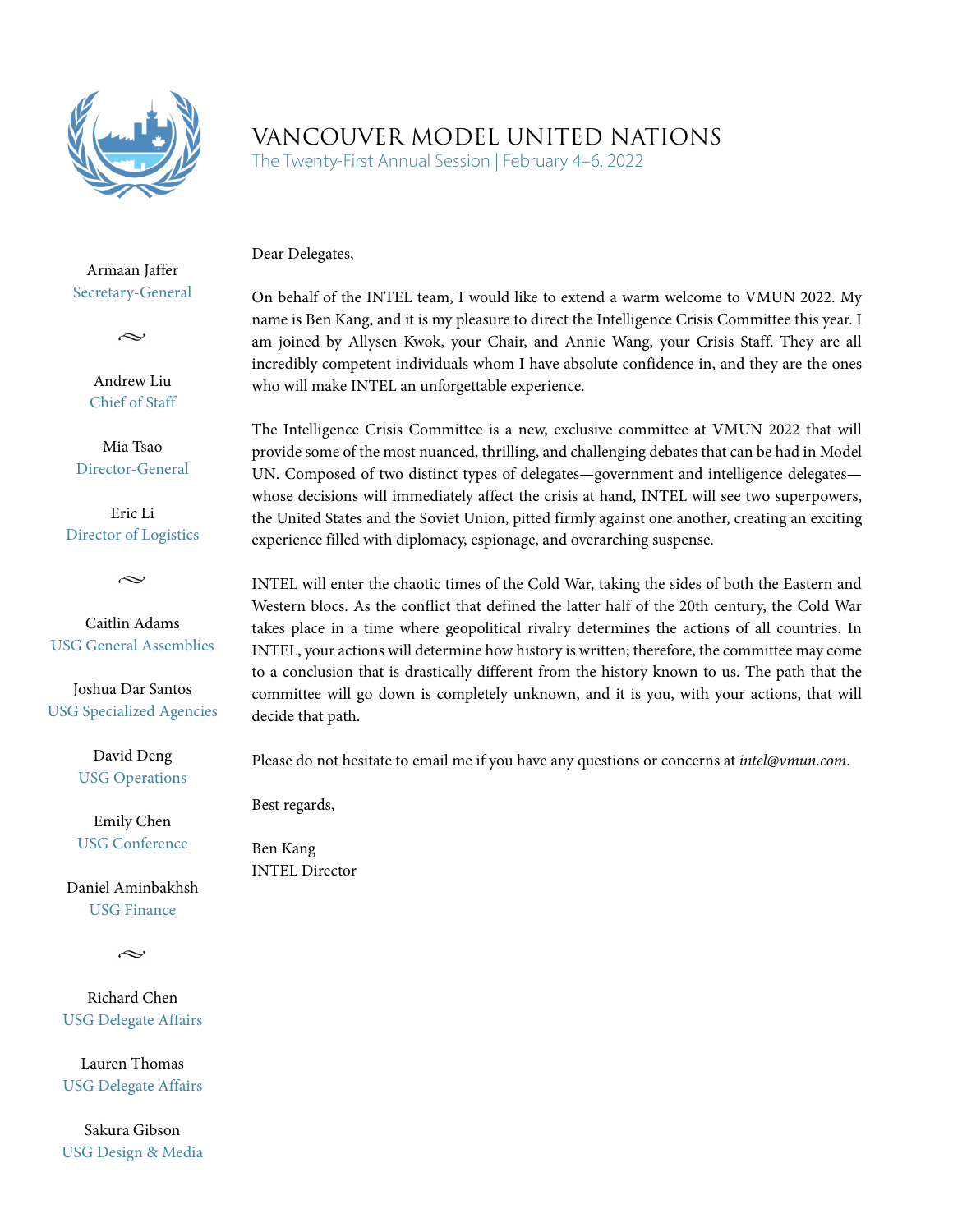## Position Paper Policy

## What is a Position Paper?

A position paper is a brief overview of a country's stance on the topics being discussed by a particular committee. Though there is no specific format the position paper must follow, it should include a description of your positions your country holds on the issues on the agenda, relevant actions that your country has taken, and potential solutions that your country would support.

At Vancouver Model United Nations, delegates should write a position paper for each of the committee's topics. Each position paper should not exceed one page and should all be combined into a single document per delegate.

For the Intelligence Crisis Committee, position papers are mandatory, especially for a delegate to be considered for an award.

## Formatting

Position papers should:

- Include the name of the delegate, his/her country, and the committee
- Be in a standard font (e.g. Times New Roman) with a 12-point font size and 1-inch document margins
- Not include illustrations, diagrams, decorations, national symbols, watermarks, or page borders

— Include citations and a bibliography, in any format, giving due credit to the sources used in research (not included in the 1-page limit)

## Due Dates and Submission Procedure

Position papers for this committee must be submitted by midnight on **January 28, 2022**. Once your position paper is complete, please save the file as your last name, your first name and send it as an attachment in an email, to your committee's email address, with the subject heading as your last name, your first name — Position Paper. Please do not add any other attachments to the email or write anything else in the body.

Both your position papers should be combined into a single PDF or Word document file; position papers submitted in another format will not be accepted.

Each position paper will be manually reviewed and considered for the Best Position Paper award.

The email address for this committee is *intel@vmun.com*.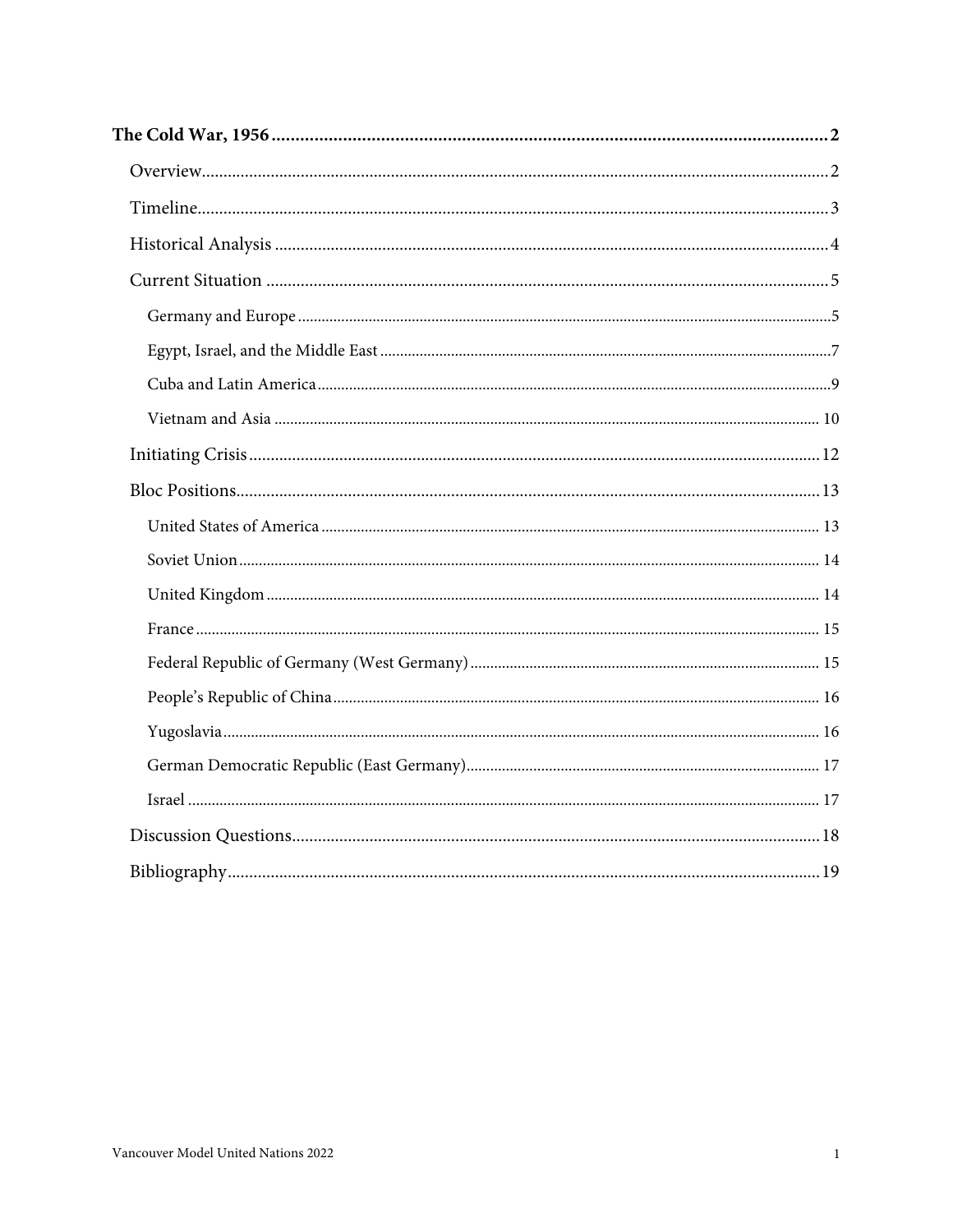## <span id="page-4-0"></span>The Cold War, 1956

## <span id="page-4-1"></span>Overview

Since the conclusion of World War II in 1945, global politics have been sharply divided by the tensions between the world's two superpowers: the United States and the Soviet Union (USSR). The two nations lead the Western Bloc and Eastern Bloc respectively, informal alliances through which the two superpowers exert influence and spark conflicts across the world in the form of proxy wars—wars where smaller belligerents are responsible for the vast majority of warfare but are supported by major powers. Although the conflict between the blocs is grounded in opposing ideologies of democratic free market capitalism and authoritarian communism, the lines of ideological division have been blurred. The United States and its liberal democratic allies increasingly align with right-wing, authoritarian states to counter the power of the Soviet Union, its associated satellite states, and international left-wing allies. This state of world tension, known as the Cold War, will define the latter half of the 20th century.

Stretching across the globe, the struggle for power and influence between the Western Bloc and Eastern Bloc has taken root in countless regions. In communist Hungary, opposition to Soviet influence and totalitarianism could potentially simmer into an uprising that would spell the first major threat to Soviet hegemony in Eastern Europe since the fall of the Nazis and could test the Western Bloc's desire to push communism out of the continent. Neighbouring Germany, now divided between West and East, remains a flashpoint because of the uneasy division of the country's capital, Berlin, and the presence of Western and Eastern Bloc forces in the area. 3,000 kilometres away, the decolonization of the Middle East and Africa threatens to uproot the economic advantage of its ex-colonizers—with some hesitating to let go, including the United Kingdom and France in their de facto control of the critically valuable Suez Canal. Across the Atlantic Ocean, Cubans have grown tired of a corrupt, authoritarian, and American-backed dictatorship and look towards revolution, potentially igniting a power struggle directly on the United States' doorstep. A similar situation unfolds in Vietnam, which—although newly independent from France—is now divided between a communist North and an anti-communist South: a division that fans fears in the West that the entirety of Asia could fall to communism country by country.

In the Intelligence Crisis Committee (INTEL), delegates will dive into the tumultuous times of the Cold War from the perspectives of national governments and their associated intelligence agencies within the context of the five spheres of conflict—in historical chronological order—discussed above. These agencies play a part in covert military operations that overthrow governments, the collection of information pertaining to the enemy, and counterintelligence operations to stifle the activities of foreign intelligence agencies.<sup>[1](#page-4-2)</sup> Governments will then be forced to scramble and deal with the diplomatic and public fallback from oft controversial military and espionage activities. This unique crisis will see governments and intelligence services work together—or take their own paths—to achieve their aims within an intelligence war that spans countries, continents, and decades.

<span id="page-4-2"></span><sup>1</sup> Kevin Stack, "The Cold War Intelligence Score," *American Intelligence Journal* 18, no. 1/2 (1998): 69-72.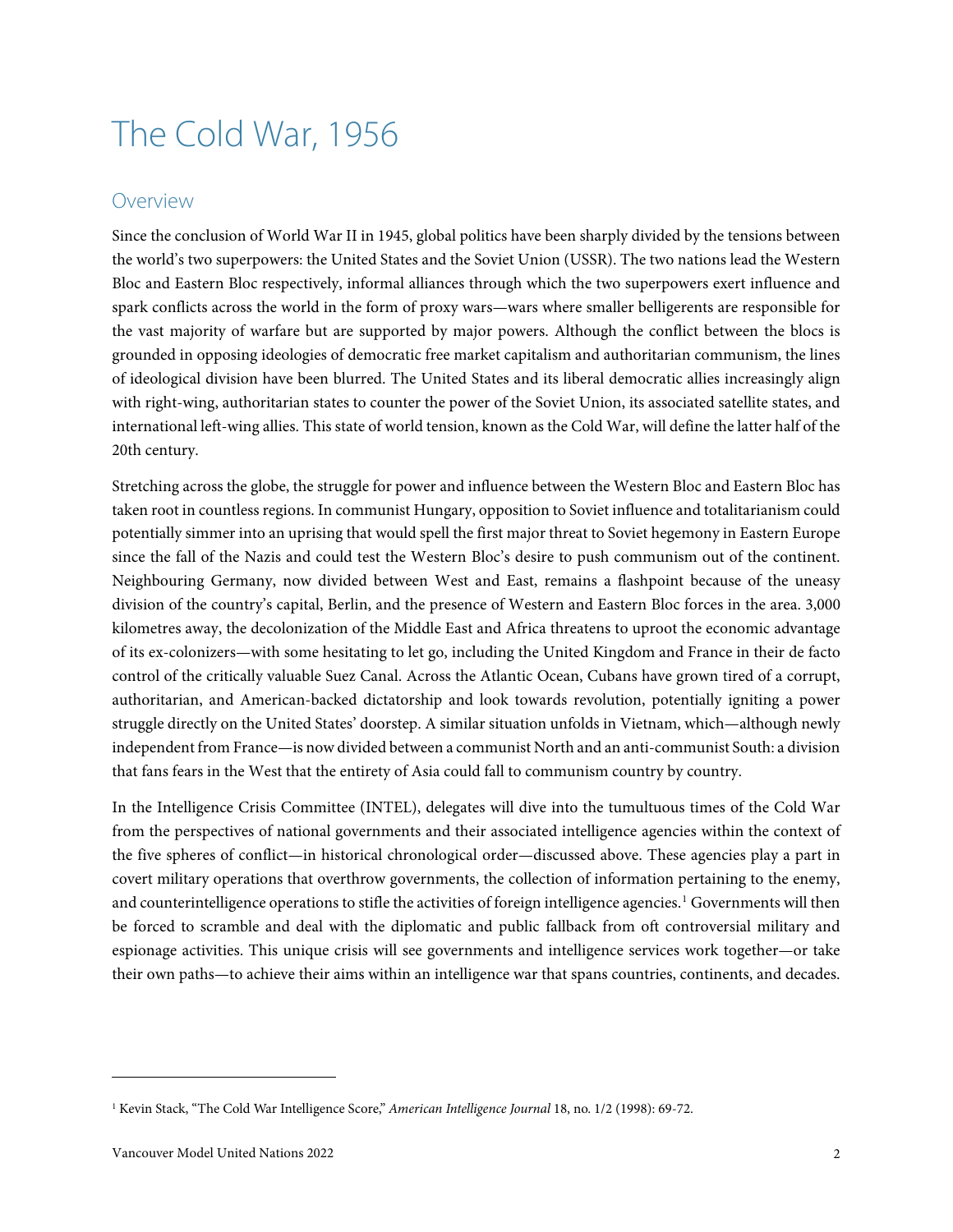## <span id="page-5-0"></span>Timeline

**May 8, 1945 —** Nazi Germany surrenders unconditionally in Berlin, ending World War II in Europe.[2](#page-5-1)

**August 1, 1945 —** The Potsdam Agreement is concluded between the United States, Soviet Union, and United Kingdom, where Germany is divided into four occupation zones for the post-war period.<sup>[3](#page-5-2)</sup>

**1946 – 1949 —** Soviet satellite states are established across Eastern Europe, most notably in East Germany, Poland, Czechoslovakia, and Hungary.

**March 12, 1947 —** U.S. President Harry Truman establishes the Truman Doctrine, an informal doctrine aimed at supporting anti-communist regimes to prevent countries from falling to communism. The doctrine will define U.S. foreign policy for much of the Cold War.<sup>[4](#page-5-3)</sup>

**April 4, 1949 —** The North Atlantic Treaty is signed by 12 North American and Western European states, founding the North Atlantic Treaty Organization (NATO), which commits member states to collective defence—where an attack against a NATO member is considered an attack against all.<sup>[5](#page-5-4)</sup>

**October 1, 1949 —** Mao Zedong declares the foundation of the People's Republic of China.<sup>[6](#page-5-5)</sup>

**July 23, 1952 —** A revolution in Egypt topples the British-aligned monarchy and brings to power a revolutionary government with Arab nationalist, socialist, and anti-imperialist tendencies, sparking a wave of decolonization across the Middle East and Africa.[7](#page-5-6)

**July 26, 1953 —** A small group of revolutionaries led by Fidel Castro attempts and fails to capture a Cuban military barracks in Santiago de Cuba, marking the beginning of the Cuban Revolution.[8](#page-5-7)

**July 20, 1954 —** The Geneva Conference concludes the First Indochina War. Vietnam, the largest part of former French Indochina, is divided into North and South Vietnam; North Vietnam becomes a communist state, while South Vietnam becomes a broadly anti-communist, Western-aligned state.<sup>[9](#page-5-8)</sup>

**May 14, 1955 —** The Warsaw Pact is established between the Soviet Union and multiple Eastern European communist states as a collective defence treaty in opposition to NATO.[10](#page-5-9)

<span id="page-5-1"></span><sup>2</sup> Harry S. Truman Library & Museum, "Timeline of the Cold War," *Harry S. Truman Library & Museum*, n.d., https://www.trumanlibrary.gov/public/TrumanCIA\_Timeline.pdf.

<span id="page-5-2"></span><sup>3</sup> Ibid.

<span id="page-5-3"></span><sup>4</sup> Ibid.

<span id="page-5-4"></span><sup>5</sup> Ibid.

<span id="page-5-5"></span><sup>6</sup> Ibid.

<span id="page-5-6"></span><sup>7</sup> Bob Bowker, "Egypt's Revolution and the Lessons for Today," *Australian Institute of International Affairs*, July 21, 2017,

https://www.internationalaffairs.org.au/australianoutlook/egyptian-revolution-1952-lessons/.

<span id="page-5-7"></span><sup>8</sup> PBS, "Castro's Failed Coup," *PBS – American Experience*, n.d., https://www.pbs.org/wgbh/americanexperience/features/castrofailed-coup-moncada-barracks/.

<span id="page-5-8"></span><sup>9</sup> Harry S. Truman Library & Museum, "Timeline of the Cold War."

<span id="page-5-9"></span><sup>10</sup> Ibid.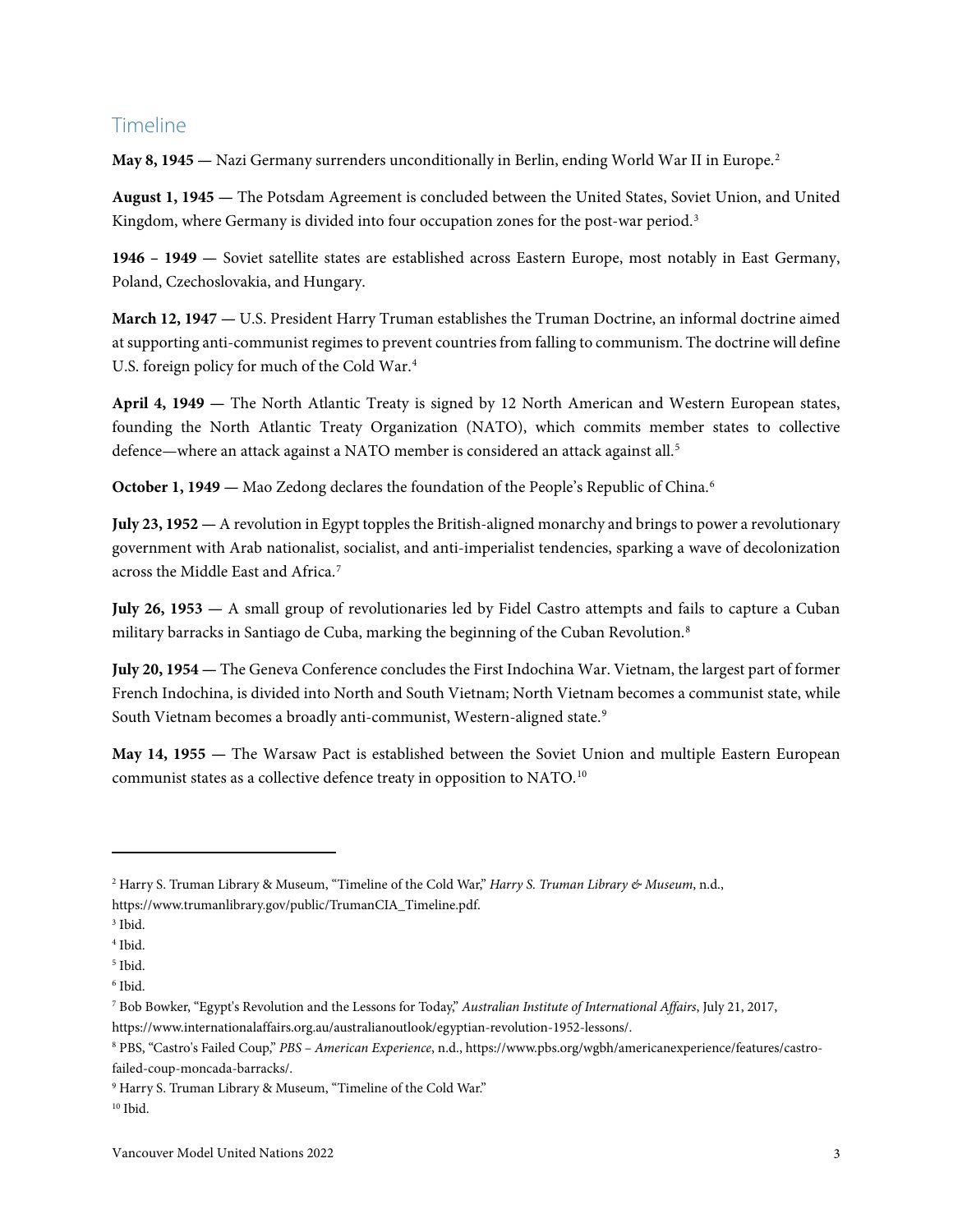**July 18, 1956 —** Mátyás Rákosi, the hardline Stalinist leader of Hungary, is forced to resign due to widespread protests demanding social and economic reforms amid the de-Stalinization process spearheaded by Soviet leader Nikita Khrushchev.<sup>[11](#page-6-1)</sup> The crisis begins.

## <span id="page-6-0"></span>Historical Analysis

During the Second World War, the United States, United Kingdom, Soviet Union, and France were among the core members of the Allied powers opposing the Axis powers, most notably Nazi Germany. Despite their alliance against the Axis, the four nations were deeply entrenched with vastly different political traditions. The United States, United Kingdom, and France were liberal democracies—states with regular elections, free market capitalist economies, respect for the rule of law, and protection of human rights and freedoms.<sup>[12](#page-6-2)</sup> On the contrary, the Soviet Union labelled itself a communist state, where only one political party held power, political opponents of the party were repressed, and the state controlled a command economy.[13](#page-6-3) These divisions were less at play during the War, but soon became relevant upon the War's conclusion in 1945.

The beginnings of tensions in the Cold War period could be attributed to a desire to expand the influence of the two blocs—the Western bloc and its liberal democratic leaders, opposed by the Eastern bloc of the Soviet Union and its communist and socialist allies—and their respective ideologies. Western states, particularly the United States, saw the promotion of capitalist ideals as beneficial to the economic prosperity of the West, as it would supply and strengthen the economies of Western nations, often by means of cheap goods and raw materials that would be exported from allied developing nations to the West.[14](#page-6-4) Although many politicians in the West asserted that the bloc was simply attempting to promote ideas of democracy and freedom, the reality was that a number of states allied to and backed by the West in the Cold War were dictatorships, including in Nicaragua and the Dominican Republic. [15](#page-6-5) Confrontation between the Western and Eastern blocs was essentially inevitable, as Soviet support of communist movements globally would likely hurt Western economic expansion due to the inherent anti-capitalist nature of communist ideology.

While the conflict of the Cold War period is seemingly dominated by the United States and the Soviet Union, the other powers in the blocs play key roles as well. For example, Western powers like the United Kingdom or France remain important geopolitical players on the world stage due to their influence and presence in British and French colonies and ex-colonies. Many of these regions—for example, Egypt or Vietnam—are the subject of anti-colonial movements that often take on ideologies with socialist tendencies and receive support from the Soviet Union. Consequently, the other members of the Western bloc remain critically important within the Cold War alongside the United States. Within the Eastern bloc, a number of Soviet satellite states and allies retain a degree of autonomy despite being tethered to the Soviet Union for military and economic support. Many of these

<span id="page-6-1"></span><sup>11</sup> U.S. Department of State Archive, "Hungary, 1956," *U.S. Department of State Archive*, n.d., https://2001-

<sup>2009.</sup>state.gov/r/pa/ho/time/lw/107186.htm.

<span id="page-6-2"></span><sup>12</sup> European Center for Populism Studies, "Liberal democracy," *European Center for Populism Studies*, n.d.,

https://www.populismstudies.org/Vocabulary/liberal-democracy/.

<span id="page-6-3"></span><sup>13</sup> University of North Carolina, "Communism: Karl Marx to Joseph Stalin," *Center for European Studies – University of North Carolina*, n.d., https://europe.unc.edu/iron-curtain/history/communism-karl-marx-to-joseph-stalin/.

<span id="page-6-4"></span><sup>14</sup> Thomas G. Paterson, "The Origins of the Cold War," *OAH Magazine of History* 2, no. 1 (1986): 6.

<span id="page-6-5"></span><sup>15</sup> Ibid., 7.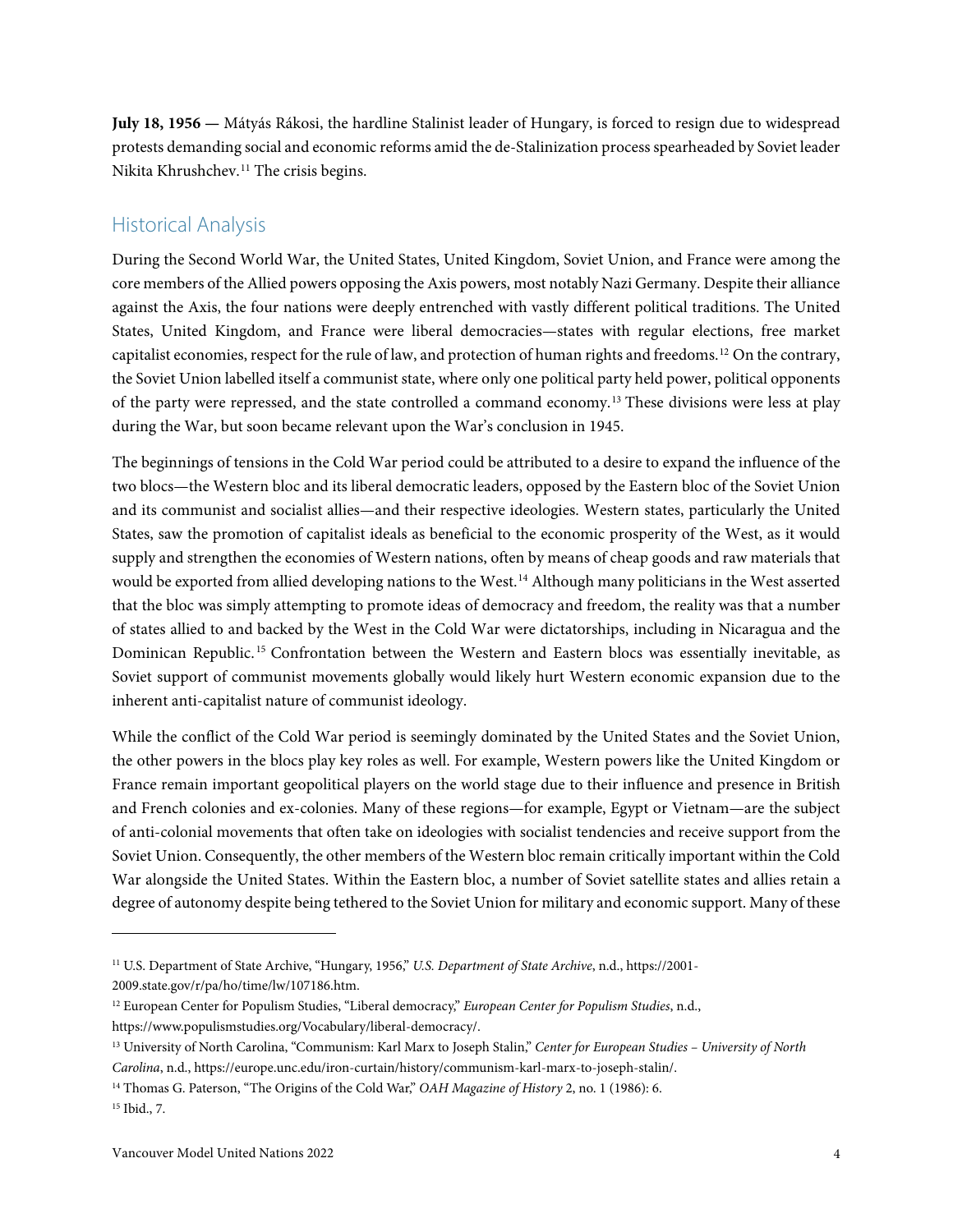nations, such as Poland or Hungary, were fully independent states prior to World War II and have populations among whom a desire for greater independence remains. These countries will remain vital to the balance of power surrounding the Iron Curtain in Europe.

A number of other states play more minor roles in the tension between the Western and Eastern Blocs. China and Yugoslavia are considered communist states, but their national leaderships often disagree with the direction of Soviet leadership and foreign policy. Since the death of the late Soviet leader Joseph Stalin in 1953, Chinese leader Mao Zedong had grown to oppose the policies of new Soviet leader Nikita Khrushchev. Despite traditional cooperation with the Soviets, most notably in the Korean War, China disagreed with its northern neighbours on a variety of issues, including disputes with India and their interpretations of communist ideology. [16](#page-7-2) As for Yugoslavia, its leader, Josip Broz Tito, had frequently pursued foreign policy directly contradictory to Moscow's desires. Although once considered among the Soviets' most loyal allies and one of the foremost socialist states in Europe, Yugoslavia had deviated from the Eastern bloc since the end of World War II.[17](#page-7-3) The Yugoslavs' decision to intervene militarily in the Greek Civil War and Tito's desire to annex Albania into Yugoslavia hurt Soviet-Yugoslav relations to the extent that the Yugoslavs were removed from the Cominform, a cooperative alliance of Soviet and satellite communist parties, in 1948.<sup>[18](#page-7-4)</sup> Although the two nations remain broadly sympathetic to international communist movements, their relationships with the Soviet Union remain frosty at best.

## <span id="page-7-0"></span>Current Situation

The following section will cover each major regional sphere of conflict within the Cold War, focusing on the specific countries and areas that will be relevant for the crisis.

#### <span id="page-7-1"></span>**Germany and Europe**

The crisis in Europe will focus on the situation as of 1956 in two areas: divided Germany and Eastern Europe. The Eastern European element of the crisis will have a specific focus on Hungary as a nation whose situation is broadly reflective of other Soviet satellite states. For a description of the current situation in Hungary, refer to the Initiating Crisis section of the backgrounder.

After multiple years of division between Allied and Soviet occupation zones, Germany was divided in 1949 into its two present states: the Western bloc-aligned Federal Republic of Germany (West Germany), and the Soviet satellite German Democratic Republic (East Germany).

Led by American-allied Chancellor Konrad Adenauer, West Germany is a democratic country with a free market economy, a welfare state, and a relatively high standard of living. American aid provided under the Marshall Plan—a comprehensive program of loans, investments, and aid boosting reconstruction, industrial development,

<span id="page-7-2"></span><sup>16</sup> National Cold War Exhibition, "Sino - Soviet Split," *Royal Air Force Museum*, n.d.,

https://www.nationalcoldwarexhibition.org/schools-colleges/national-curriculum/detente/sino-soviet-split.aspx.

<span id="page-7-3"></span><sup>&</sup>lt;sup>17</sup> Jeronim Perović, "The Tito-Stalin Split: A Reassessment in Light of New Evidence," *Journal of Cold War Studies* 9, no. 2 (2007): 40.

<span id="page-7-4"></span><sup>18</sup> Ibid., 45.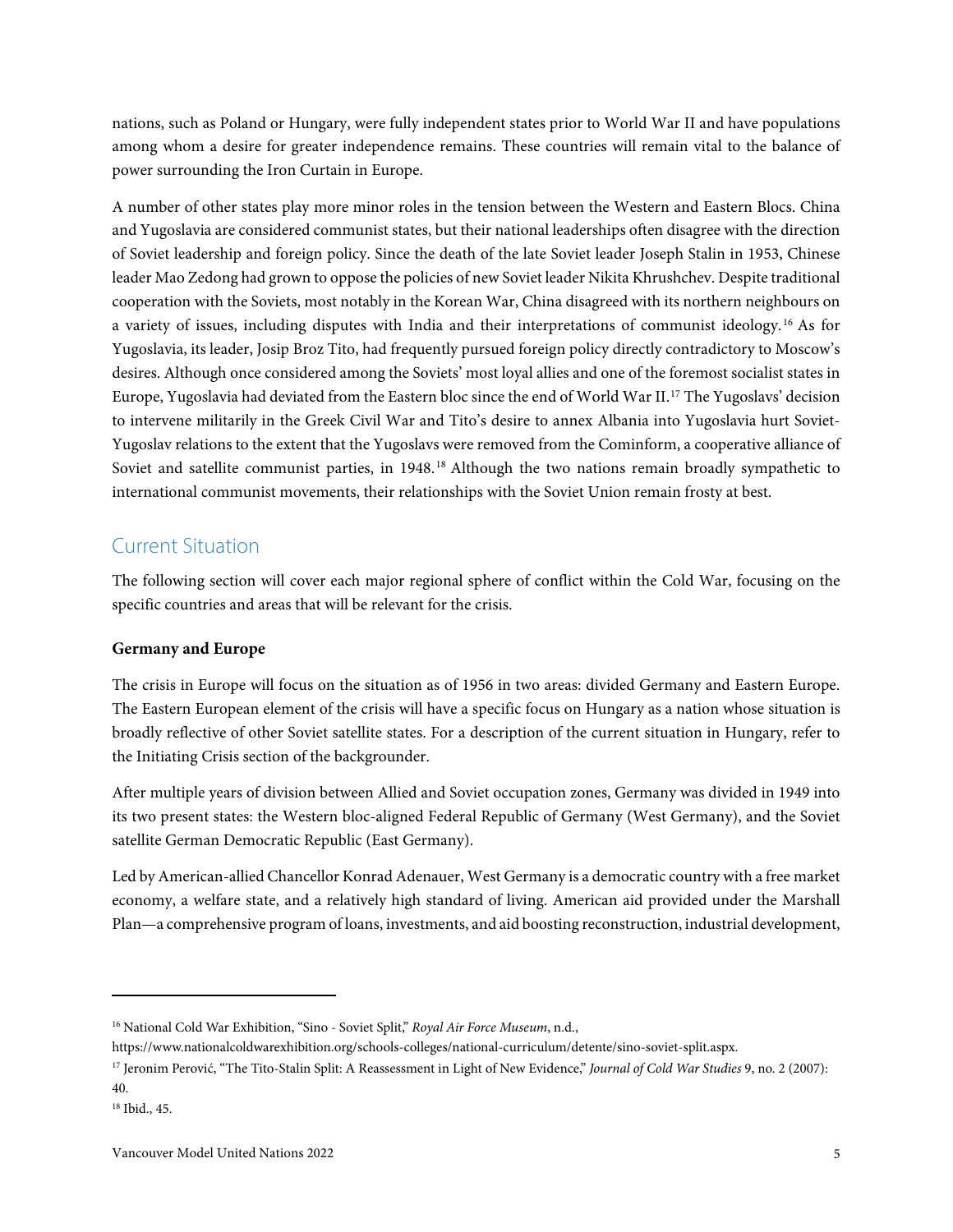and agriculture—has helped to strengthen West Germany's conditions for recovery.[19](#page-8-0) An already skilled labour pool was boosted by ethnic Germans moving to West Germany after being deported from other central and eastern European states, such as Czechoslovakia or Hungary, as a result of post-war policies.<sup>[20](#page-8-1)</sup> Consequently, West Germany has rebounded economically in a process known as the *Wirtschaftswunder*, meaning "economic miracle," with the West German economy returning to and surpassing pre-war levels of production and exports.<sup>[21](#page-8-2)</sup> In spite of the recency of hostilities with Germany, Allied forces, primarily the United States, see a stable and economically strong West Germany as a critical ally in preventing the expansion of communism and Soviet influence from eastern Europe. Although Allied military forces retain a significant presence in West Germany and play a key part in its defence, West Germany was permitted to re-establish its own sovereign armed forces in 1955.

On the contrary, East Germany is a highly centralized regime dominated by the communist Socialist Unity Party (SED) with a planned economy. In the post-war reconstruction period, the Soviet-aligned government focused on developing industries that would help supply the Soviet Union instead of the consumer needs of East Germans.<sup>[22](#page-8-3)</sup> Alongside the collectivization of agriculture, these economic decisions proved to be extremely unpopular in the country and contributed to a lagging recovery from the war; although industrial production was gradually restored, East Germany's standard of living remained low and below that of the West.[23](#page-8-4) Labour strikes continue to protest the economic policies of the government.<sup>[24](#page-8-5)</sup> The East German regime, however, has chosen to respond to discontent with repressive political policies, propaganda, and intimidation.[25](#page-8-6) As a result, thousands of East Germans—including many intellectuals, workers, and farmers—fled to West Germany until 1952, when the East German government closed its borders with the West. Discontent continued to remain rampant in the East, culminating in the first post-war uprising in the Eastern bloc: a workers' strike involving over one million people across the country that was eventually suppressed by Soviet armed forces, resulting in over 21 dead, hundreds injured, and thousands imprisoned.[26](#page-8-7)

The present peace in Germany remains highly fragile. The dichotomy of the two German states and their different post-war trajectories has led to immense frustration particularly within East Germany. Many East Germans continue to attempt to flee to the West through Berlin, where the border between West Berlin—a part of West Germany—and East Berlin is significantly more open.[27](#page-8-8) Germany is also home to a large number of NATO and Soviet armed forces, with NATO forces remaining present in West Germany and Soviet forces

<span id="page-8-0"></span><sup>19</sup> University of Luxembourg, "The Marshall Plan and the establishment of the OEEC," *CVCE.eu by the University of Luxembourg*, n.d., https://www.cvce.eu/en/collections/unit-content/-/unit/02bb76df-d066-4c08-a58a-d4686a3e68ff/84c940fe-a82b-4fe8-ad53- 63144bfe30b1.

<span id="page-8-1"></span><sup>20</sup> Peter Alt and Max Schneider, "West Germany's 'Economic Miracle,'" *Science & Society* 26, no. 1 (1962): 51.

<span id="page-8-2"></span><sup>21</sup> Ibid., 49.

<span id="page-8-3"></span><sup>22</sup> Henry Ashby Turner, "Political consolidation and economic growth, 1949–69," *Encyclopædia Britannica*, n.d.,

https://www.britannica.com/place/Germany/Political-consolidation-and-economic-growth-1949-69.

<span id="page-8-4"></span> $23$  Ibid.

<span id="page-8-5"></span><sup>24</sup> Erin Blakemore, "Why the Berlin Wall rose—and how it fell," *National Geographic*, November 8, 2019,

https://www.nationalgeographic.com/history/article/why-berlin-wall-built-fell.

<span id="page-8-6"></span><sup>&</sup>lt;sup>25</sup> Turner, "Political consolidation and economic growth, 1949–69."

<span id="page-8-7"></span><sup>26</sup> Ibid.

<span id="page-8-8"></span><sup>&</sup>lt;sup>27</sup> Blakemore, "Why the Berlin Wall rose—and how it fell."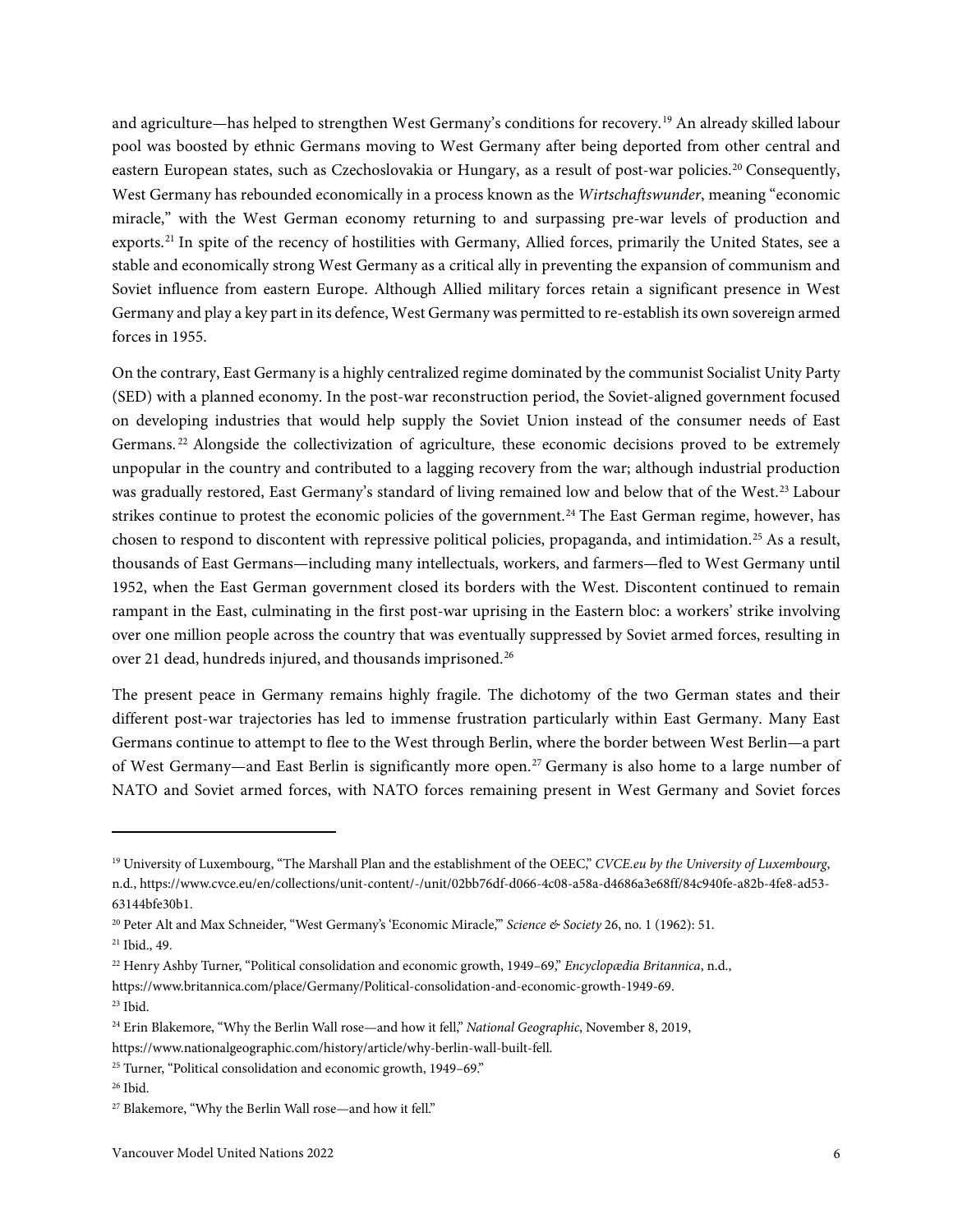wielding significant power in the East. Although both sides remain extremely hesitant to pursue an aggressive policy in the region—the Western bloc was hesitant to intervene in the 1953 East German uprising—tensions between the two Germanies and their aligned powers could easily spark new crises, as evidenced by the 1948 Berlin Blockade, where Soviet forces blocked British and American access to West Berlin. Both blocs will likely attempt to achieve their goals through more subtle means, including espionage; for the West, this means preserving the economic prosperity and stability it has thus far acquired, while for the East, this means alleviating the country's economic woes, preventing further discontent, and bringing an end to the exodus of East Germans to the West.

#### <span id="page-9-0"></span>**Egypt, Israel, and the Middle East**

#### *Egypt*

Egypt is currently led by President Gamal Abdel Nasser, who came to power in a military-led coup in July 1952. Egypt was previously ruled under a complex system where the United Kingdom possessed suzerainty over a nominally independent Egypt. Control of Egypt was particularly important to Britain due to the country being the site of the Suez Canal, the key link between the Mediterranean Sea and the Indian Ocean. Built under an Anglo-French partnership, the canal allowed the British to more effectively access its colonies and trade interests in Asia, east Africa, and Oceania.[28](#page-9-1) In 1953, an Egyptian republic was declared by Nasser's regime, bringing an end to British suzerainty in the country. The 1952 Egyptian Revolution was marked by anti-imperialist sentiments opposing British rule, a desire for modernization, the nationalization of key industries, and advocacy for social justice by means of economic reform.<sup>[29](#page-9-2)</sup> Opposed to both Western capitalism and Soviet-style communism, Nasser's regime followed an ideology that is commonly labelled Arab socialism, wherein redistributive policies aimed to create more equality and a common sense of identity and heritage among Arabs of all nations sought to unite Arabs into its own distinct power bloc separate from both the Western and Eastern blocs in global politics. [30](#page-9-3) In 1954, Nasser's government negotiated with the British to begin the gradual withdrawal of the last remaining British forces in Egypt, in the Suez Canal zone. The British would, however, be permitted for seven years to maintain civilian contractors at British bases on the canal and the right to intervene militarily in the case of a war. Most importantly, the Suez Canal Company, the company that operated the canal based largely on British and French investors, would continue to operate the canal.<sup>[31](#page-9-4)</sup> Although these changes still gave the U.K. some influence over affairs in the region, the dramatically reduced British influence in Egypt only made preserving stability in the region east of the canal, the Levant, even more important to the West.

#### *Israel and the Arab-Israeli Conflict*

The tumultuous political situation in the Levant—the geographic area comprising Palestine, Transjordan, Syria, and Lebanon—in the late 1940s and early 1950s was clearly defined by the establishment of the State of Israel in 1948. In the first four decades of the 20th century, large numbers of Jews immigrated to Palestine, beginning prior to the end of Ottoman rule and continuing into the British mandate period. This period of immigration

<span id="page-9-1"></span><sup>28</sup> Lorenz Luthi, *Cold Wars: Asia, the Middle East, Europe* (Cambridge: Cambridge University Press, 2020), 17.

<span id="page-9-2"></span><sup>29</sup> Peter Johnson, "Egypt Under Nasser," *MERIP Reports*, no. 10 (1972): 3.

<span id="page-9-3"></span><sup>30</sup> Peter Mansfield, "Nasser and Nasserism." *International Journal* 28, no. 4 (1973): 675.

<span id="page-9-4"></span> $31$  Ibid.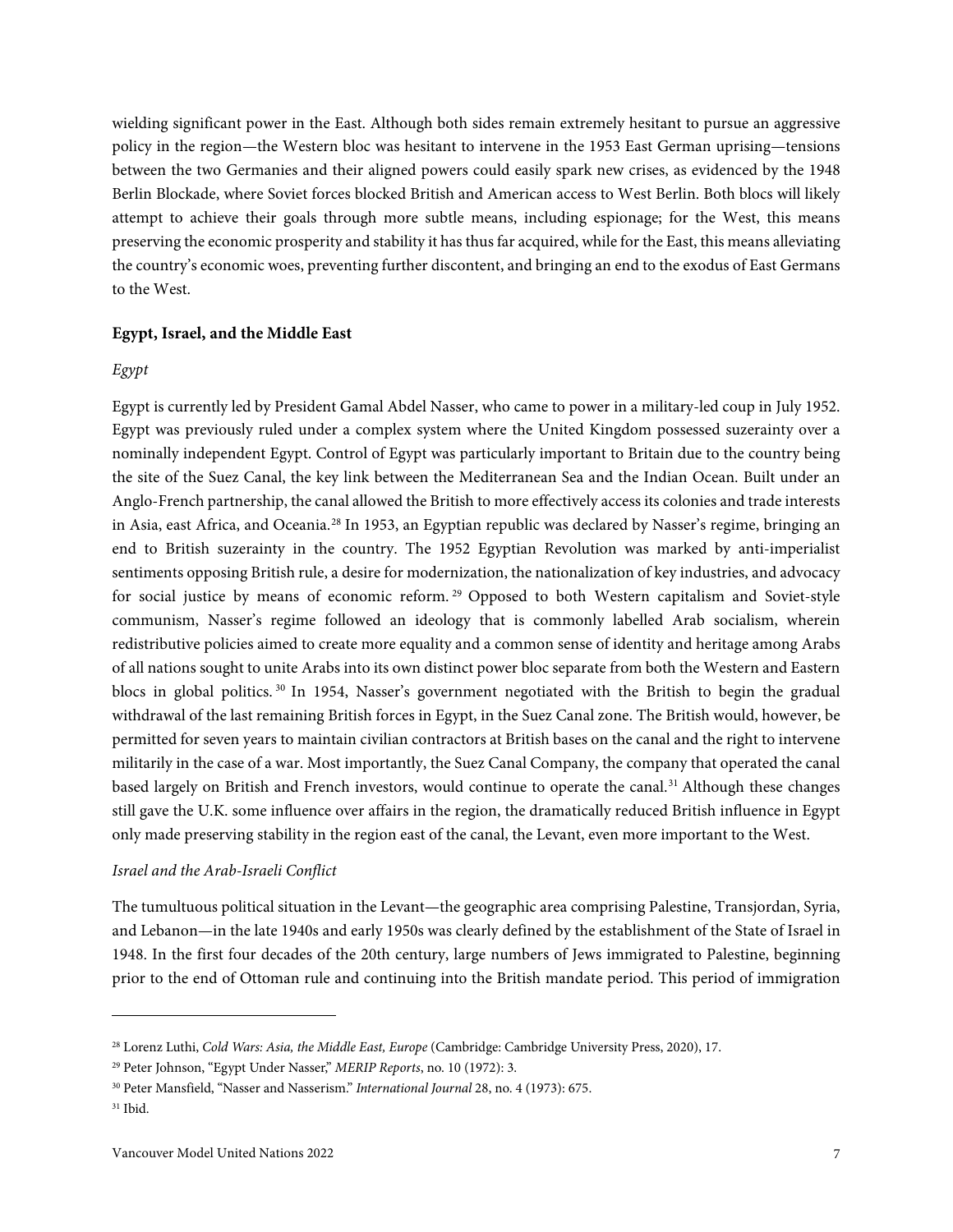was further accelerated by World War II and the Holocaust. By 1948, nearly half the population of Palestine was Jewish.[32](#page-10-0) Already opposed to British rule, the Arab Palestinian population already living in the territory harshly opposed increased Jewish immigration and the U.K.'s tacit support for the establishment of an independent Jewish state in Palestine.[33](#page-10-1) Amid growing conflict between Palestine's Arab and Jewish populations and unable to resolve the situation, the United Kingdom decided to refer the question of Palestine's status to the newlyformed United Nations. The United Nations General Assembly subsequently chose to partition Palestine into two states: an independent Jewish state comprising 55 percent of the territory of Palestine—despite Jews making up less than half Palestine's population—and an independent Arab state in the remaining territory. [34](#page-10-2) The independent Jewish state of Israel was declared soon after in May 1948.<sup>[35](#page-10-3)</sup>

However, the U.N. partition was opposed by the Arab Palestinians supported by the Arab League, an alliance of Arab states in the Middle East. Due to the growing sense of Arab nationalism and solidarity, the Arab League states—most prominently Egypt, alongside Iraq, Saudi Arabia, Yemen, and newly-independent Syria, Lebanon, and Transjordan—intervened and entered Palestine, attacking Israeli forces. This war, known as the First Arab-Israeli War of 1948, was inconclusive, with Israel retaining and even expanding the territory it controlled into areas originally slated to be part of the Arab Palestinian state.<sup>[36](#page-10-4)</sup> Successful in defending itself in the war, Israel came to be seen as a fairly strong player in Middle Eastern politics, both due to its powerful military and intelligence service, as well as the high levels of Israeli economic and societal development in the years after the war.[37](#page-10-5)

#### *Conclusions*

The present situation in the Middle East remains highly volatile, with each country possessing distinct goals that bring them into conflict with each other. Egypt's desire to be the leader of the Arab world pushes it to take on the cause of the Palestinians and spearhead Arab opposition to a hostile Israel, but also to strategically retain beneficial relationships with both the Western nations and the Soviets. Consequently, due to the U.S. refusal to supply Egypt with more arms, the Egyptian government signed an arms deal with the Soviets in September 1955 where the Soviets agreed to supply Egypt with Soviet weaponry through Czechoslovakia.<sup>[38](#page-10-6)</sup> Although Nasser's Egypt favours a negotiated resolution, the Egyptians remain prepared for war. In Israel, the government remains hesitant to negotiate a settlement with the Arabs, with many in Israel's government desiring a preventative war, where the Israelis strike first against Egypt and the Arab states.<sup>[39](#page-10-7)</sup> The Arab League has thus far continued to block oil deliveries to Israel, harass Israeli shipping, and limit Israeli access to the Suez Canal, frustrating Israeli interests and pushing the country to see a first strike by its powerful military as a more viable option for security.<sup>[40](#page-10-8)</sup>

<span id="page-10-0"></span><sup>32</sup> Luthi, *Cold Wars: Asia, the Middle East, Europe*, 194.

<span id="page-10-1"></span><sup>33</sup> Ibid., 190-191

<span id="page-10-2"></span><sup>34</sup> Ibid., 194.

<span id="page-10-3"></span><sup>35</sup> Ibid., 195.

<span id="page-10-4"></span><sup>36</sup> Ibid., 197-198.

<span id="page-10-5"></span><sup>37</sup> Ibid., 199.

<span id="page-10-6"></span><sup>38</sup> Ibid., 203.

<span id="page-10-7"></span><sup>39</sup> Michael Fry, *The Suez Crisis, 1956* (Washington, D.C: Georgetown University Institute for the Study of Diplomacy, 1989), 7.

<span id="page-10-8"></span><sup>40</sup> Luthi, *Cold Wars: Asia, the Middle East, Europe*, 203.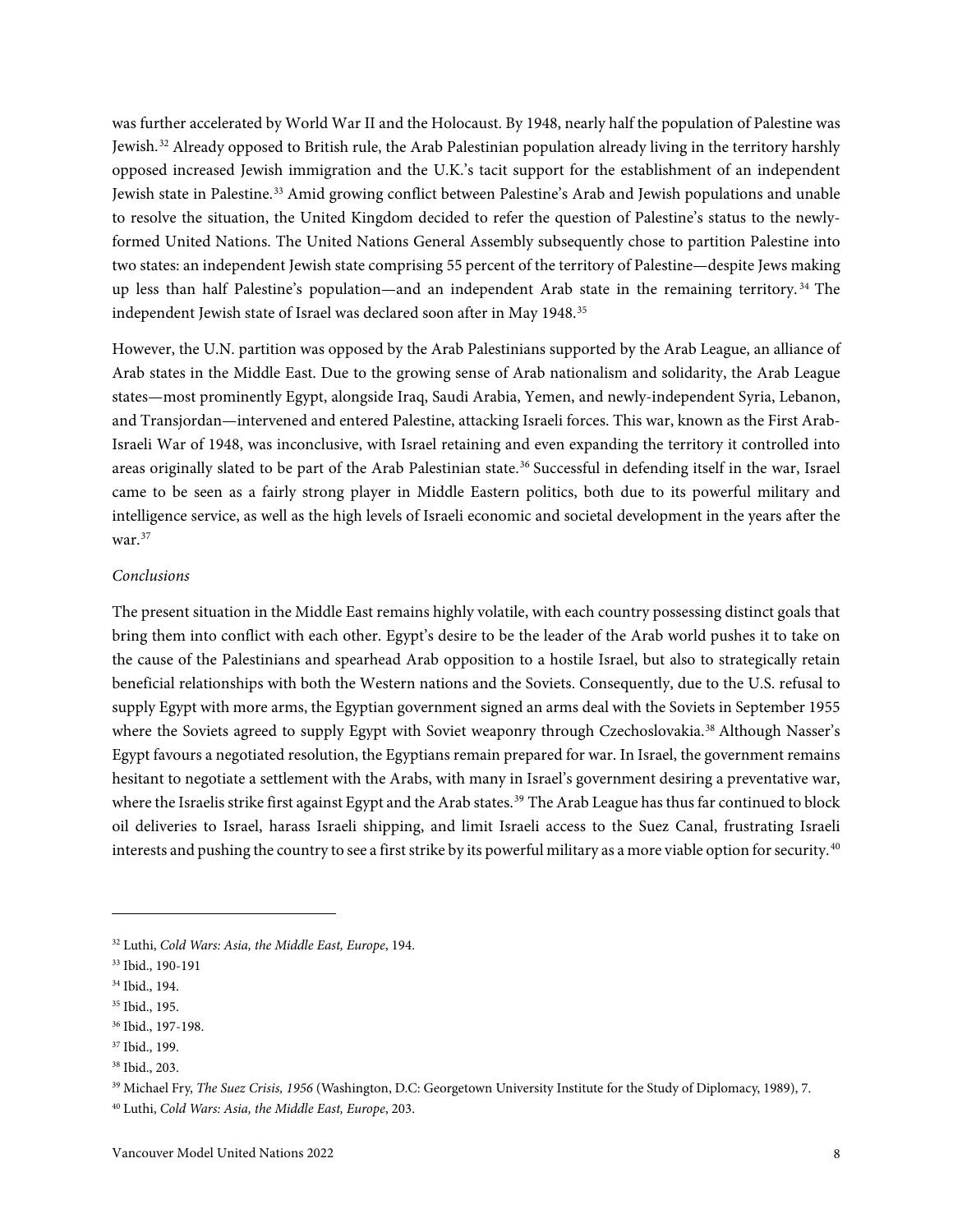The foreign powers involved in the region each also have their own broader goals within the present circumstances. The Western nations—most importantly the United Kingdom, France, and the United States all desire to prevent Soviet influence from expanding into the Middle East, a concern exacerbated by the Egyptian-Soviet arms deal. For the United Kingdom and France, as key stakeholders in the Suez Canal Company, preserving a robust flow of oil and shipping and international access to the canal is critical for their economic interests. France has the additional goal of keeping Nasser's Egypt and its Arab nationalism in check, as the Egyptians are a threat to French colonial interests due to their support and supply of Arab rebels that destabilize French Algeria.<sup>[41](#page-11-1)</sup> However, the three Western nations disagree on how to resolve the tensions in the region. France—Israel's closest ally and most important arms supplier—is more open to, if not favouring, military operations to counter Egypt and preserve access to the Suez. The United Kingdom is hesitant to support armed intervention, while the United States staunchly favours a negotiated resolution.[42](#page-11-2) The U.S. still retains some connections to the Egyptian government, including an American offer to fund the Aswan High Dam, a key project for the government in Egypt's industrialization.[43](#page-11-3) The Soviets, on the contrary, want to extend Soviet influence into the Middle East, a natural move considering the anti-imperialist and socialist rhetoric of many Arab leaders. As shown by the Egyptian arms deal, the Soviets are willing to aid and supply the Arab nations in order to make new allies that would counter the Western influence in the region.<sup>[44](#page-11-4)</sup>

#### <span id="page-11-0"></span>**Cuba and Latin America**

A former Spanish colony, Cuba gained formal independence in 1898 with American assistance as a consequence of the Spanish–American War. The United States, however, continued to hold significant influence over Cuban affairs, including guaranteeing the U.S. right to intervene in Cuban politics among other imperialist restrictions.[45](#page-11-5) The Cuban economy remained highly dependent on its sugar industry, American investment and aid, and Cuban goods purchased by and exported to the United States.<sup>[46](#page-11-6)</sup> This economic policy focused on goods for export as opposed to consumption, being favourable to U.S. interests instead of Cuban interests, and became highly unpopular in Cuba, propelled by the dictatorial nature of many American-backed Cuban presidents.<sup>[47](#page-11-7)</sup> When Ramón Grau San Martín, a progressive who promoted Cuban workers' rights and opposed American business interests, took office as President in 1933, the United States conspired with Cuban military leader Fulgencio Batista to install a series of pro-American Cuban presidents, including Batista himself, who was elected to office in 1940.[48](#page-11-8) Despite leaving Cuba at the end of his term in 1944, Batista returned to Cuba in 1952 and seized power in a coup d'état; he remains the country's president. Batista's second tenure as president has been exceedingly bloody and marked by continued close ties between the Cuban government and American business interests and industry. Opposition was banned, including Cuba's communist party, labour unions were taken

<span id="page-11-1"></span><sup>41</sup> Fry, *The Suez Crisis, 1956*, 8.

<span id="page-11-2"></span><sup>42</sup> Ibid., 10-11.

<span id="page-11-3"></span><sup>43</sup> Luthi, *Cold Wars: Asia, the Middle East, Europe*, 205.

<span id="page-11-4"></span><sup>44</sup> Fry, *The Suez Crisis, 1956*, 9.

<span id="page-11-5"></span><sup>45</sup> *Cuban–American Treaty of Relations*, 1903, Havana.

<span id="page-11-6"></span><sup>46</sup> Kevin Grogan, "Cuba's Dance of the Millions: Examining the Causes and Consequences of Violent Price Fluctuations in the Sugar Market Between 1919 and 1920," *University of Florida*, August 2004, http://etd.fcla.edu/UF/UFE0006301/grogan\_k.pdf.

<span id="page-11-7"></span><sup>47</sup> Leslie Bethell, *Cuba: A Short History* (Cambridge: Cambridge University Press, 1993), 54.

<span id="page-11-8"></span><sup>48</sup> Ibid.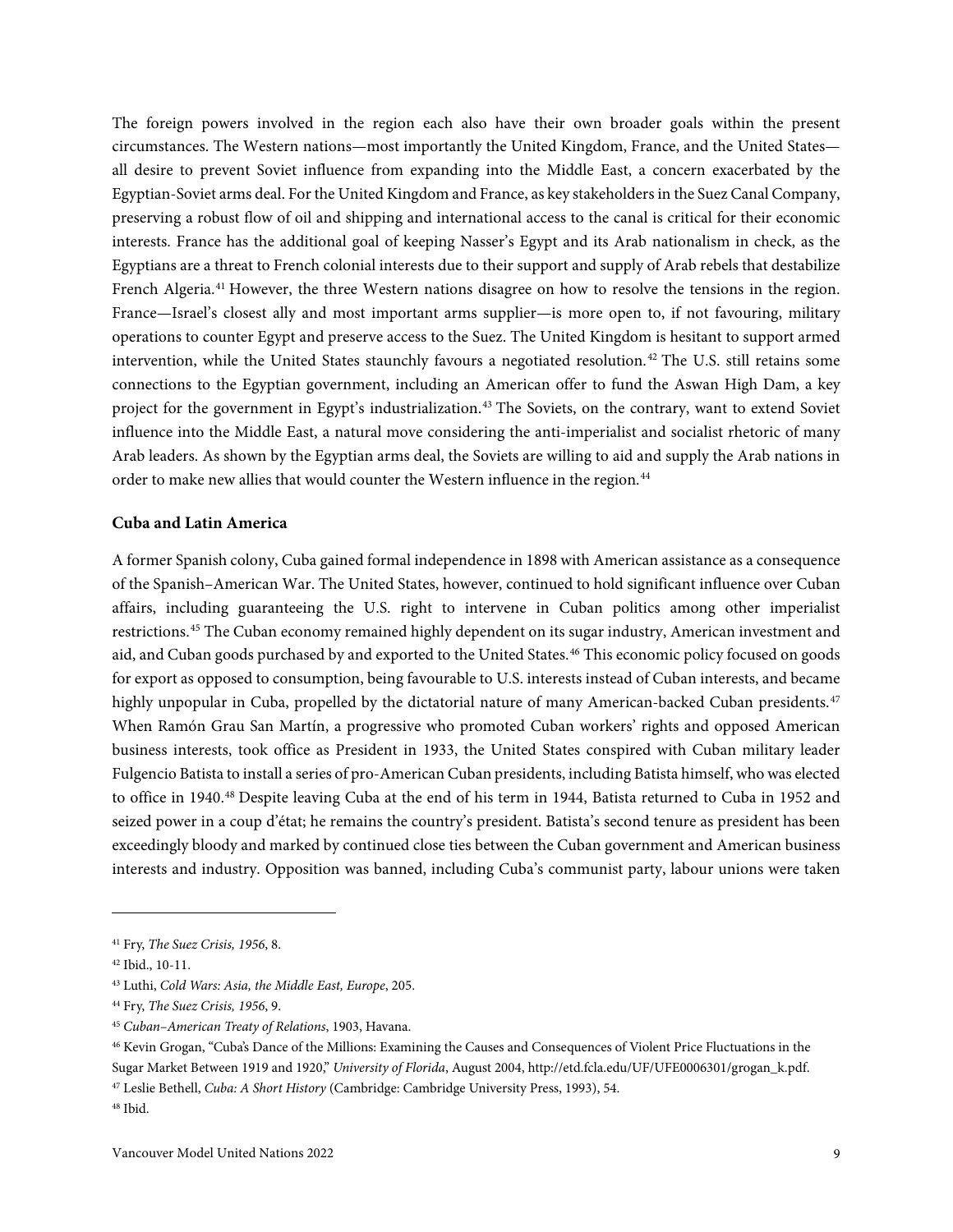over by pro-government leadership, and massive wealth inequality plagued the nation; over three-quarters of the Cuban population was either in poverty or struggling to make ends meet, while roughly 15 percent of the population controlled nearly half the country's wealth.<sup>[49](#page-12-1)</sup>

The opposition to the Batista government remains quite fractured and disunited. While the opposition broadly agrees on policies regarding redistributive agrarian reform, reducing foreign involvement in the Cuban economy, and anti-corruption, no single group is dominant and many groups favour differing approaches to opposing Batista.<sup>[50](#page-12-2)</sup> For example, Cuba's communist party, the Popular Socialist Party, favours an approach that would use the strength of the organized labour movement to bring change to Cuba.<sup>[51](#page-12-3)</sup> The party is one of many active Latin American communist parties, and although it is broadly aligned with the Soviet Union and its Comintern allies, the Soviets generally have provided little support to left-wing groups in the region and have favoured labourbased approaches instead of armed revolution. On the contrary, other opposition groups in Cuba believe that only an armed struggle can succeed in ending Batista's regime. Among the opposition groups that favours the latter approach is the 26th of July Movement (M-26-7), led by brothers Fidel and Raúl Castro. The Castro brothers led a failed attack on the Cuban military's Moncada Barracks in July 1953, before being imprisoned and then sent into exile in Mexico.<sup>[52](#page-12-4)</sup> Although M-26-7 and its attack on Moncada remain one among many opposition groups and failed uprisings respectively, the group is slowly building connections and fundraising networks outside of the country, particularly among the Cuban diaspora in the United States and their fellow Cuban exiles.

The situation in Cuba continues to be unstable and marred by protests and suppressed rebellions. Although Western powers, most importantly the United States, are supportive of Batista's regime, they are primarily concerned that the situation will soon spiral out of control to the extent that Western economic interests in Cuba will be compromised by a new government.<sup>[53](#page-12-5)</sup> Indeed, a successful change of power in Cuba that sees economic wealth transferred from foreign businesses and investors to the workers and local population could set a damaging precedent for many Western nations with economic interests in Latin America, whether that be tobacco companies in Honduras or banana plantations in Guatemala.<sup>[54](#page-12-6)</sup>

#### <span id="page-12-0"></span>**Vietnam and Asia**

Ruled within the French colony of Indochina since the late 19th century, Vietnam was occupied by Japan and its Axis collaborationist ally Vichy France during World War II and heavily exploited for its natural resources.[55](#page-12-7) During the war, the collaborationist French colonial government and Vietnam's Japanese occupiers were opposed by members of the Vietnam Independence League, known as the Viet Minh, a united front of left-wing anti-imperialist political parties led by the Indochinese Communist Party. [56](#page-12-8) The Viet Minh possessed

<span id="page-12-1"></span><sup>49</sup> Aviva Chomsky, *A History of the Cuban Revolution* (New York: John Wiley & Sons, 2015), 28.

<span id="page-12-2"></span><sup>50</sup> Ibid., 31.

<span id="page-12-3"></span><sup>51</sup> Ibid.

<span id="page-12-4"></span><sup>52</sup> Ibid., 30.

<span id="page-12-5"></span><sup>53</sup> Ibid., 35.

<span id="page-12-6"></span><sup>54</sup> Ibid.

<span id="page-12-8"></span><span id="page-12-7"></span><sup>55</sup> Vu Hong Lien and Peter Sharrock, *Descending Dragon, Rising Tiger: A History of Vietnam* (London: Reaktion Books, 2014), 186. <sup>56</sup> Ibid.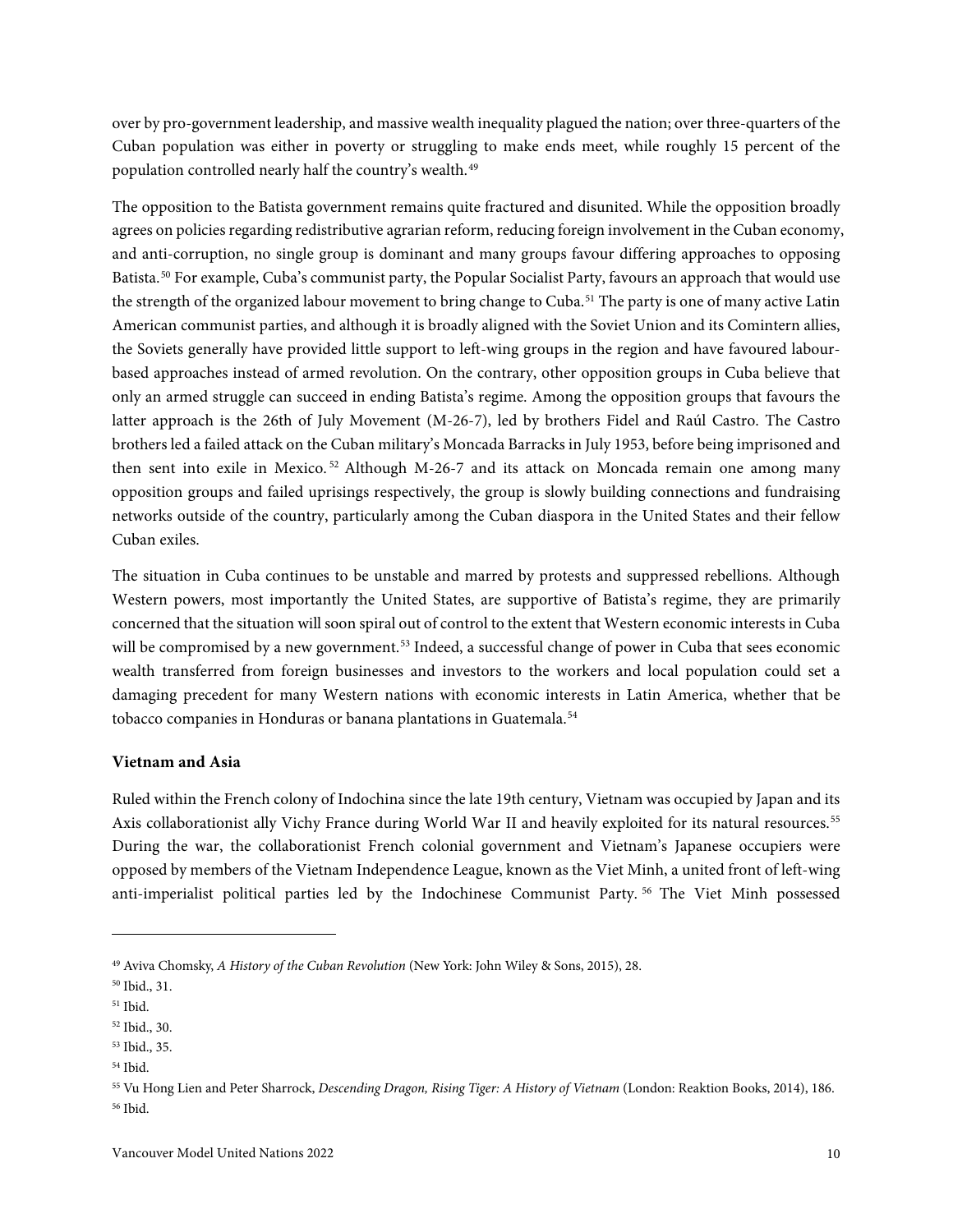widespread popularity and when Japan's defeat in the war appeared imminent in August 1945, the Viet Minh seized power from the Japanese in Hanoi and declared an independent, communist Democratic Republic of Vietnam (DRV).[57](#page-13-0) However, French forces soon returned to Indochina to force the Viet Minh government into underground resistance, thus beginning the First Indochina War. By 1954, the situation in Indochina had reached a stalemate and the war had become increasingly unpopular in France. The DRV was already recognized by the world's two major communist powers—the Soviet Union and the newly-established People's Republic of China (PRC)—and had been receiving arms support from both nations.<sup>[58](#page-13-1)</sup> The subsequent Geneva Conference saw French forces withdraw from Indochina and Vietnam was divided in two: the communist DRV (hereafter known as "North Vietnam") would control all of Vietnam north of the 17th parallel, while the anti-communist, American- and French-linked State of Vietnam (later the Republic of Vietnam; hereafter known as "South Vietnam") would control the area south of the 17th parallel boundary.[59](#page-13-2)

This uneasy arrangement remains fraught with tension, with all actors possessing their own desires and fears. North Vietnam, led by former Viet Minh leader Ho Chi Minh, aspires to reunify all of Vietnam under its control, but reunification as the North desires remains unlikely.<sup>[60](#page-13-3)</sup> The land reforms undertaken by the communist North Vietnamese government have thus far been unsuccessful and bloody, while the government continues to persecute its political opponents, as well as individuals linked with the previous French colonial regime and the Catholic Church. [61](#page-13-4) The North's two key allies, the PRC and the Soviet Union, decline to support military endeavours to reunite the country, preferring to preserve the terms of the Geneva Conference. However, Chinese and Soviet economic, military, and technological support continues to flow to the North Vietnamese, slowly allowing the country to stand on its own feet.

On the other hand, South Vietnam, led by the highly conservative, autocratic, and anti-communist President Ngo Dinh Diem, desires to preserve its independence from the communist North. In this effort, the South's primary ally is the United States, with France being an ally to a much lesser extent. The United States has grown increasingly concerned about the situation in Vietnam, seeing the rise of the communist North as a part of the "domino theory," which posits that the fall of one nation to communism will mean its neighbouring countries would eventually fall to communism as well. With the takeover of mainland China by the communist PRC, the PRC's support of communist North Korea in the Korean War, and continued PRC tensions with the Americanallied Republic of China on Taiwan, the United States fears that North Vietnam will simply become another base for the expansion of communism in Southeast Asia.<sup>[62](#page-13-5)</sup> As a result, the United States and its Western allies have begun supplying South Vietnam with vital economic and military aid that keeps the regime afloat, in spite of Diem's corruption, failure to implement land reforms, and persecution of political opponents.[63](#page-13-6) The West does so begrudgingly, seeing no better options than Diem as bulwarks against the North's communism.<sup>[64](#page-13-7)</sup>

<span id="page-13-4"></span><sup>61</sup> Ibid., 210.

<span id="page-13-0"></span><sup>57</sup> Ibid., 188.

<span id="page-13-1"></span><sup>58</sup> Ibid., 192.

<span id="page-13-2"></span><sup>59</sup> Ibid., 203.

<span id="page-13-3"></span><sup>60</sup> Ibid., 207-208.

<span id="page-13-5"></span><sup>62</sup> Ibid., 208.

<span id="page-13-6"></span><sup>63</sup> Ibid., 208-212.

<span id="page-13-7"></span><sup>64</sup> James Waite, *The End of the First Indochina War: A Global History* (New York: Routledge, 2012), 203.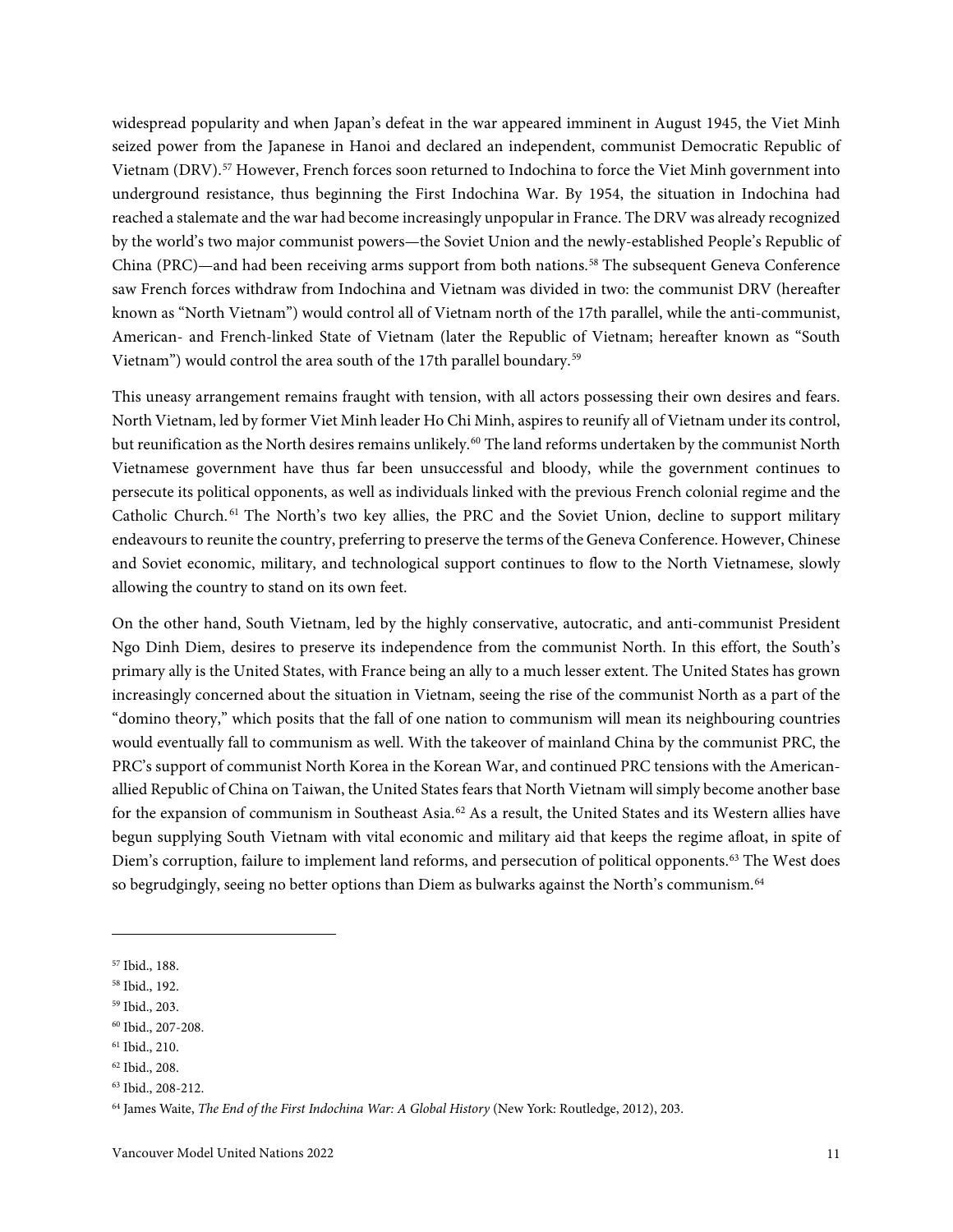While the situation in Vietnam has yet to return to full-scale war between the North and South, the clear reality is that both North and South require the support of their great power backers in order to achieve their own aims. The United States and its main allies in the region, France and the United Kingdom, will continue to oppose communist expansion and prop up the South, while the Chinese and Soviets will continue supplying the North with the aid it needs to rebuild. Although the Soviets and Chinese have diverged on key foreign policy decisions elsewhere in the world, they presently remain united and committed to Ho Chi Minh's government in Vietnam. Thus, the future of Vietnam will rely on both internal developments in the North and South and the external policy direction of the world powers with stakes not just in Vietnam, but across Southeast Asia.

### <span id="page-14-0"></span>Initiating Crisis

A fully independent state since the end of World War I, Hungary was occupied by the Soviet Union at the end of World War II. A nominally independent Hungarian state was subsequently established, but after Soviet interference in Hungarian politics and elections, a Soviet-backed Stalinist, Mátyás Rákosi, was put in power to lead a satellite government closely linked to and allied with the Soviets. Rákosi implemented widespread political and economic changes in a war-torn nation, replacing the civil service with communists, forcing peasants into collectivized agriculture systems, and investing in heavy industry.[65](#page-14-1) These changes were ineffective; Hungarian raw materials were insufficient to supply industry, existent materials were often exported directly out of the country to supply the Soviet Union, and agricultural production stagnated tremendously.<sup>[66](#page-14-2)</sup> Rákosi's regime arrested and deported those it deemed untrustworthy to internment and labour camps or to remote villages in the Hungarian countryside, further damaging the conditions of post-war Hungarian society.[67](#page-14-3) Soviet forces also remained stationed in Hungary even after the conclusion of the war, placing a further burden on the country.<sup>[68](#page-14-4)</sup>

Upon the death of Stalin in 1953, Rákosi was replaced by Imre Nagy as leader of Hungary. More popular among Hungarians, Nagy advocated a more moderate political and economic policy. Hungarian economic production was reoriented to suit the needs and demands of Hungarian society, internment camps were closed, and political suppression relaxed.<sup>[69](#page-14-5)</sup> However, the Soviet government—still wielding immense control of Hungarian affairs ousted Nagy a mere two years later and reinstated Rákosi, who proceeded to resume his hardline policies. When Nikita Khrushchev delivered his "Secret Speech" denouncing the uncompromising policies of Stalin and his cult of personality, Hungarians were emboldened to demonstrate against Rákosi's Stalinist policies. Students and intellectuals across Eastern Europe, most notably in Hungary and Poland, demanded that reforms be made in accordance with Khrushchev's speech to move away from Stalinism and its policies and pursue more moderate policies—those that were initially implemented in Hungary under Nagy.[70](#page-14-6) Poland itself had seen mass protests

<span id="page-14-1"></span><sup>65</sup> Carlile Aylmer Macartney, "Hungary in the Soviet orbit," *Encyclopædia Britannica*, n.d., 2021,

https://www.britannica.com/place/Hungary/Hungary-in-the-Soviet-orbit.

<span id="page-14-2"></span><sup>&</sup>lt;sup>66</sup> Ibid.

<span id="page-14-3"></span><sup>67</sup> Ibid.

<span id="page-14-4"></span><sup>68</sup> BBC Bitesize, "The Hungarian Uprising, 1956," *BBC Bitesize*, n.d., https://www.bbc.co.uk/bitesize/guides/zq9hg82/revision/4.

<span id="page-14-5"></span><sup>69</sup> Macartney, "Hungary in the Soviet orbit."

<span id="page-14-6"></span><sup>70</sup> U.S. Department of State Archive, "Hungary, 1956."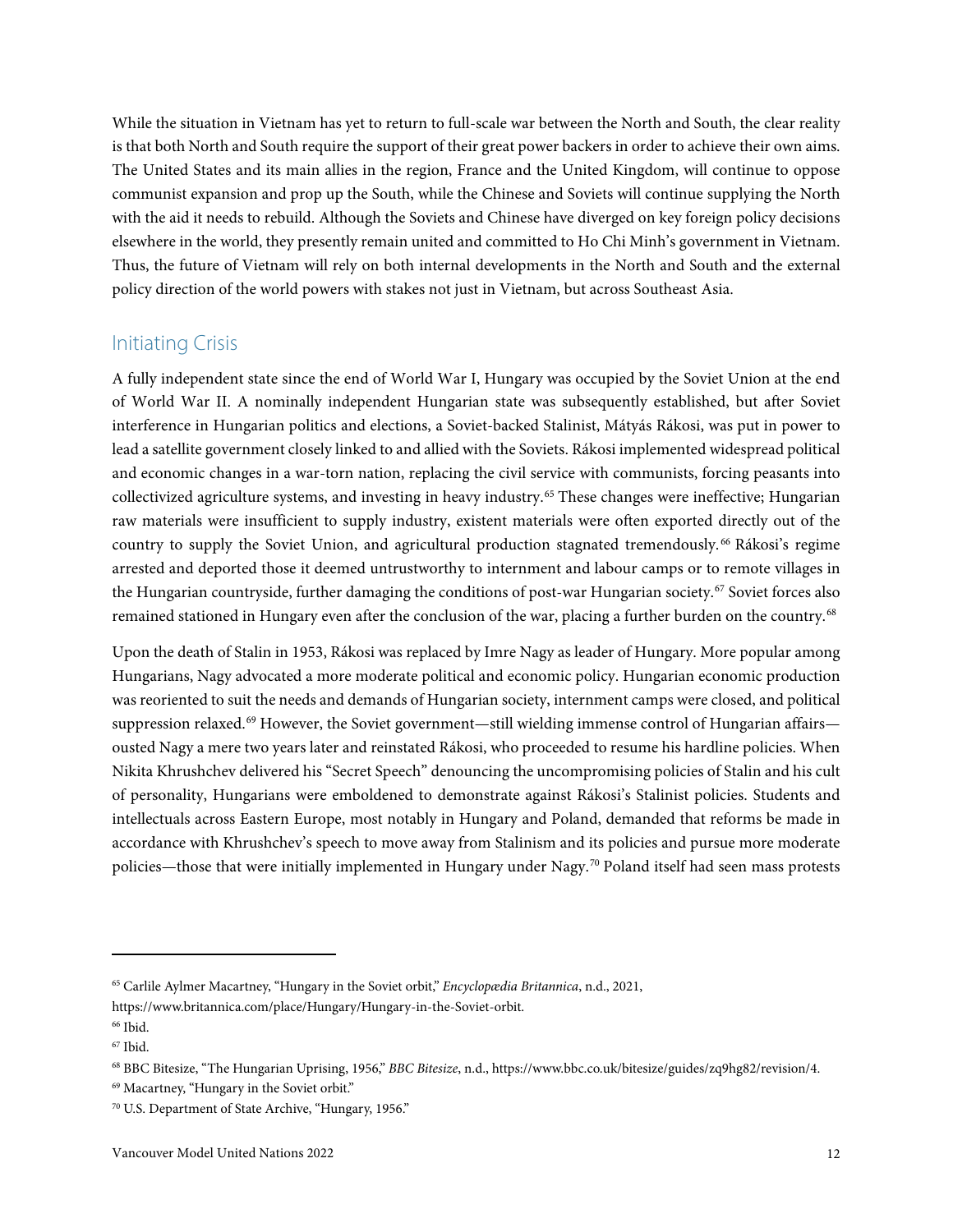in the city of Poznań in late June 1956, with workers demanding greater rights and working conditions. The protests were forcibly suppressed, resulting in dozens killed and hundreds injured.<sup>[71](#page-15-2)</sup>

Eager to avoid the same situation, Khrushchev and the Soviet leadership forced Rákosi to resign on July 18, 1956, replacing him with his deputy, Ernő Gerő. Despite the change in leadership, the situation in Hungary remains tense. Hungarian protestors, mostly students and the well-educated, continue to demand widespread change to government policy. The Hungarian population itself has seen little benefit from Soviet-backed communist governance in the aftermath of the war and is unlikely to support the Soviets in the case of an uprising. For Khrushchev and the Soviet leadership, the resolution of the situation in Hungary and the remainder of Eastern Europe will define the ways in which the Soviets can maintain control over their side of the Iron Curtain while simultaneously pursuing de-Stalinization. Further removed from the situation, the Western bloc pays close attention to the situation in Hungary. Western intelligence maintains an extremely limited presence in the region, but how the situation unfolds in the country could give an indication of how other events in Eastern Europe could play out in the future.[72](#page-15-3)

### <span id="page-15-0"></span>Bloc Positions

This section will describe the broad powers, beliefs, and responsibilities of each of the nine powers involved in the crisis and their associated intelligence agencies. Generally, each power's government will be responsible for taking all standard military actions, directing formal diplomatic efforts, and addressing domestic situations including following public opinion. Intelligence agencies, on the other hand, will be responsible for espionage, counterintelligence, sabotage, and other covert activities. More specific content pertaining to each individual country or intelligence agency, including details about committee mechanics, will be included in separate backgrounders released to delegates at a later date.

#### <span id="page-15-1"></span>**United States of America**

A global superpower, the foremost power of the Western bloc, and perhaps the most influential member of NATO, the United States sees itself as a responsible great power that opposes imperialism. As such, the country will always support negotiation over force in conflict resolution and will oppose any colonial powers from attempting to hold on to undue influence in their ex-colonies.[73](#page-15-4) However, American foreign policy continues to be defined by a desire to stop the spread of communism and protect American economic and commercial interests globally—two elements that the U.S. will take into account in all diplomatic decisions. As a liberal democracy, the Government of the United States must pay particular attention to U.S. public opinion and the desire of various lobby groups, as unnecessary shedding of American blood and failures to protect U.S. companies could be devastating to foreign policy goals. Although it is a government agency, the U.S. Central Intelligence Agency (CIA) and its activities are usually free from the scrutiny of the public; however, the CIA still

<span id="page-15-2"></span> $71$  Ibid.

<span id="page-15-3"></span><sup>72</sup> Brian McCauley, "Hungary and Suez, 1956: The Limits of Soviet and American Power," *Journal of Contemporary History* 16, no. 4 (1981): 782.

<span id="page-15-4"></span><sup>73</sup> Fry, *The Suez Crisis, 1956*, 10.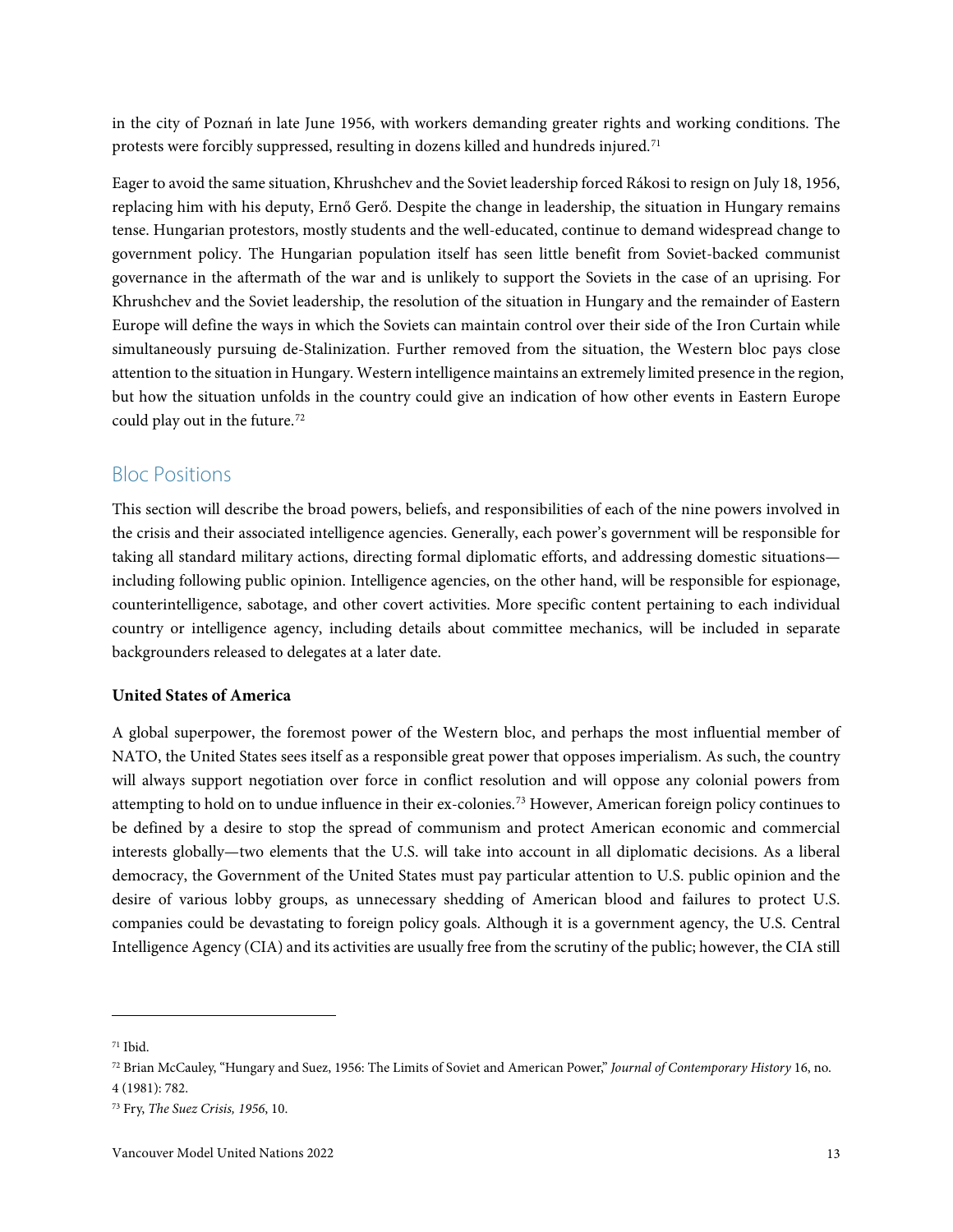must remain aware of potential backlash from public opinion in the case any controversial activities become public knowledge.

The United States will play a key role in the spheres of conflict surrounding Germany, Cuba, and Vietnam due to the direct U.S. military presence in West Germany, the proximity of Cuba to U.S. and the scale of American business interests on the island, and U.S. support of South Vietnam as the most powerful Western actor in the Asia Pacific region. Due to a lack of intelligence capability, the United States will simply be an observer to developments in Hungary and Soviet-aligned Eastern Europe. Although the country will pay close attention to the situation surrounding the Suez Canal, the U.S. will not directly involve itself militarily and may instead choose to provide support to its allies.

#### <span id="page-16-0"></span>**Soviet Union**

The Soviet Union is a global superpower, the leader of the communist Eastern bloc, and the supporter of countless international communist and left-wing parties and organizations, albeit to varying extents. Soviet foreign policy is defined by a desire to push Western—imperialist, according to the Soviets—influence out of various regions and to support fellow communist movements whenever strategically reasonable. That being said, the Soviets remain cautious to avoid unnecessary destabilization and conflict with NATO. [74](#page-16-2) Moreover, the Soviets are well aware of the unstable situation within its own sphere of influence and will likely choose to prioritize preserving order in the Eastern bloc countries over riskier attempts to push communist ideology abroad. Both the Government of the Soviet Union and its intelligence agency, the Committee for State Security (KGB), wield fearsome domestic power with few checks, but failure to keep Soviet and Eastern bloc citizens may lead to troublesome uprisings and rebellions. Although technically accountable to the Soviet Government, the KGB is a highly independent apparatus with significant ability to take decisions on its own accord—not those of the Government.

The Soviet Union will possess significant powerin approaching the conflicts in Hungary and Germany, primarily due to the direct presence of Soviet forces and the extent to which Soviet influence and aid permeates those countries. Cuba—to a certain extent in the future—and Vietnam are two countries where Soviet support of local political movements is critical and consequently, the Soviets will have an important role there as well. Lastly, direct Soviet military intervention in the Suez Canal situation will not happen, although Soviet support of various actors in the conflict may occur.

#### <span id="page-16-1"></span>**United Kingdom**

Once the world's most influential global power and possessing an empire spanning all inhabited continents, the role of the United Kingdom in global politics has nonetheless declined since the end of World War II and the following period of decolonization. However, the U.K. still cares significantly about preserving its national prestige and influence and will thus attempt to protect the influence it still has in regions where it once had colonies. [75](#page-16-3) Anglo-American relations are generally strong, with both countries opposing the spread of communism, but the U.K. will often have to choose between pursuing its own aims or keeping relations with the

<span id="page-16-2"></span><sup>74</sup> Ibid., 9.

<span id="page-16-3"></span><sup>75</sup> Ibid., 10.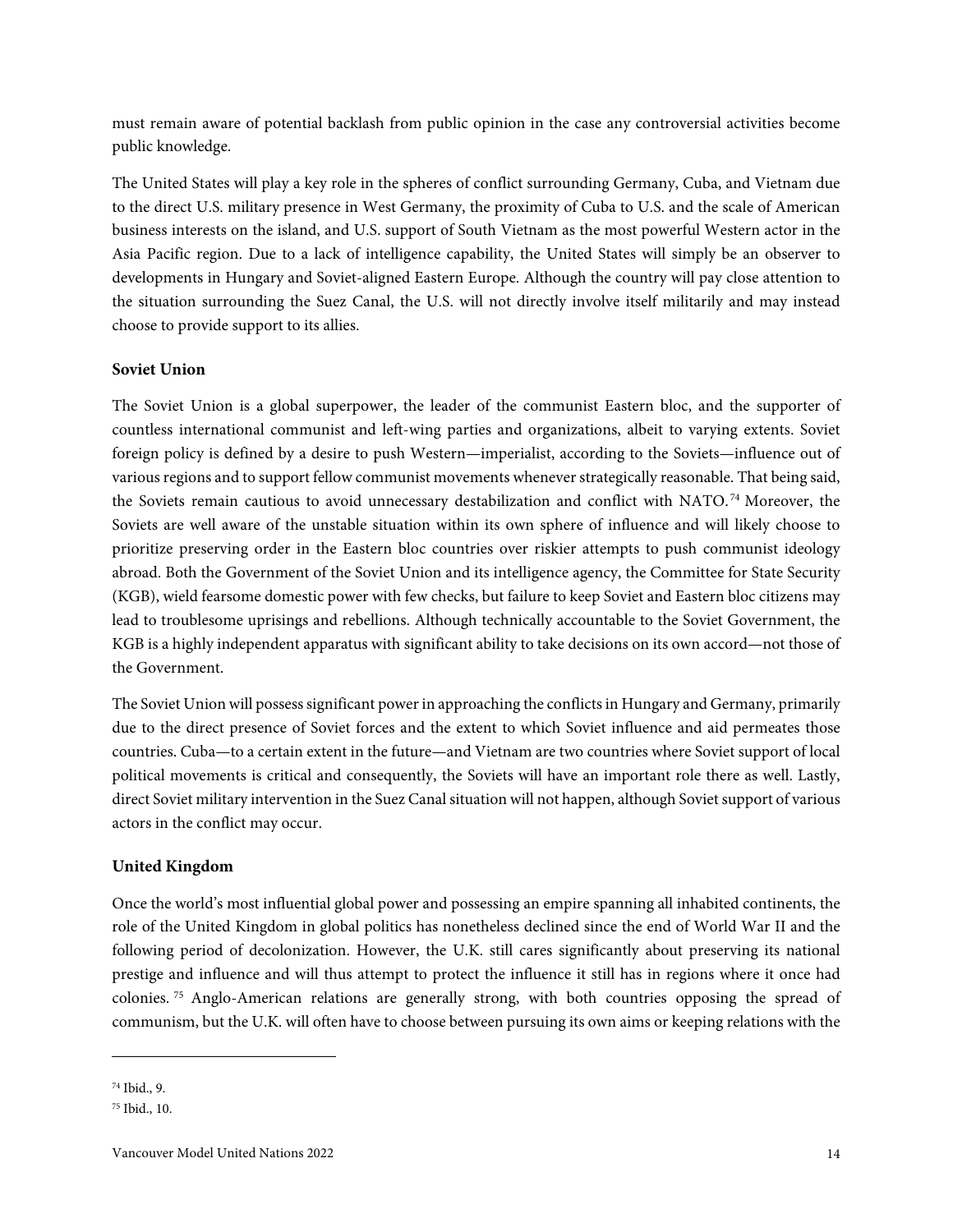U.S. at a high due to the two nations' occasionally different goals. The U.K. is a liberal democracy and as such, both the U.K. Government and the U.K.'s Secret Intelligence Service (MI6) will have to remain cautious that their actions do not upset the public opinion for fear of backlash.

The United Kingdom will play a critical role in the situation in the Suez Canal owing to its historical links to the region and the Suez Canal Company. Additionally, the presence of British forces in West Germany will mean that the U.K. must closely follow developments in the country. British influence in Hungary, Cuba, and Vietnam is highly limited due to limited intelligence capability, although some smaller efforts could be pursued alongside British allies.

#### <span id="page-17-0"></span>**France**

France has held a principal role in both European and global politics for centuries, but amid the embarrassment of being overrun and occupied in World War II, the role of France in international affairs has slowly waned. As such, France's primary foreign policy focus is on preserving and strengthening whatever prestige and influence it has in regions where it either has colonies or ex-colonies, particularly the Middle East, North Africa, and Indochina. [76](#page-17-2) Although presently a NATO member, French tensions with the Soviets, China, and other communist powers does not originate from a desire to restrain communism, but instead arises from communist support of independence and anti-colonial movements in French colonies. On matters outside of France's colonial interests, France in fact wants to see itself as the leader of a third, separate bloc independent from the two superpowers—the U.S. and Soviet Union—and is willing to support all negotiation efforts over force. Like other liberal democracies, the French Government and the French intelligence agency, the Directorate-General for External Security (DGSE), must use caution to avoid public backlash against any controversial French activities abroad.

France is a key player in the tensions in the Suez region, particularly due to France's close ties with Israel and desire to stop Egyptian destabilization of nearby French Algeria. Although its influence in Indochina has declined, France still holds some sway among the anti-communist Vietnamese elite and desires to play a part in directing the country's future. Some French forces are present in West Germany, meaning that France will likely play a role in resolving the tensions on the intra-German border, although to a lesser extent than the U.S. or U.K. France's influence in Hungary and Cuba is highly limited due to a lack of intelligence capability and the reality is that the priorities of French foreign policy lie elsewhere.

#### <span id="page-17-1"></span>**Federal Republic of Germany (West Germany)**

Miraculously emerging from the devastation of World War II, West Germany has quickly developed into a powerful European state and an important NATO member, although its military and intelligence power is still re-emerging from the shadow of war. The primary concern of West German foreign policy is the situation of East Germany and Eastern Europe, with West Germany likely opting to seek peace and normalization in recognition of the fact that German reunification is thus far not a possibility and the central and eastern European

<span id="page-17-2"></span><sup>76</sup> Ibid., 8.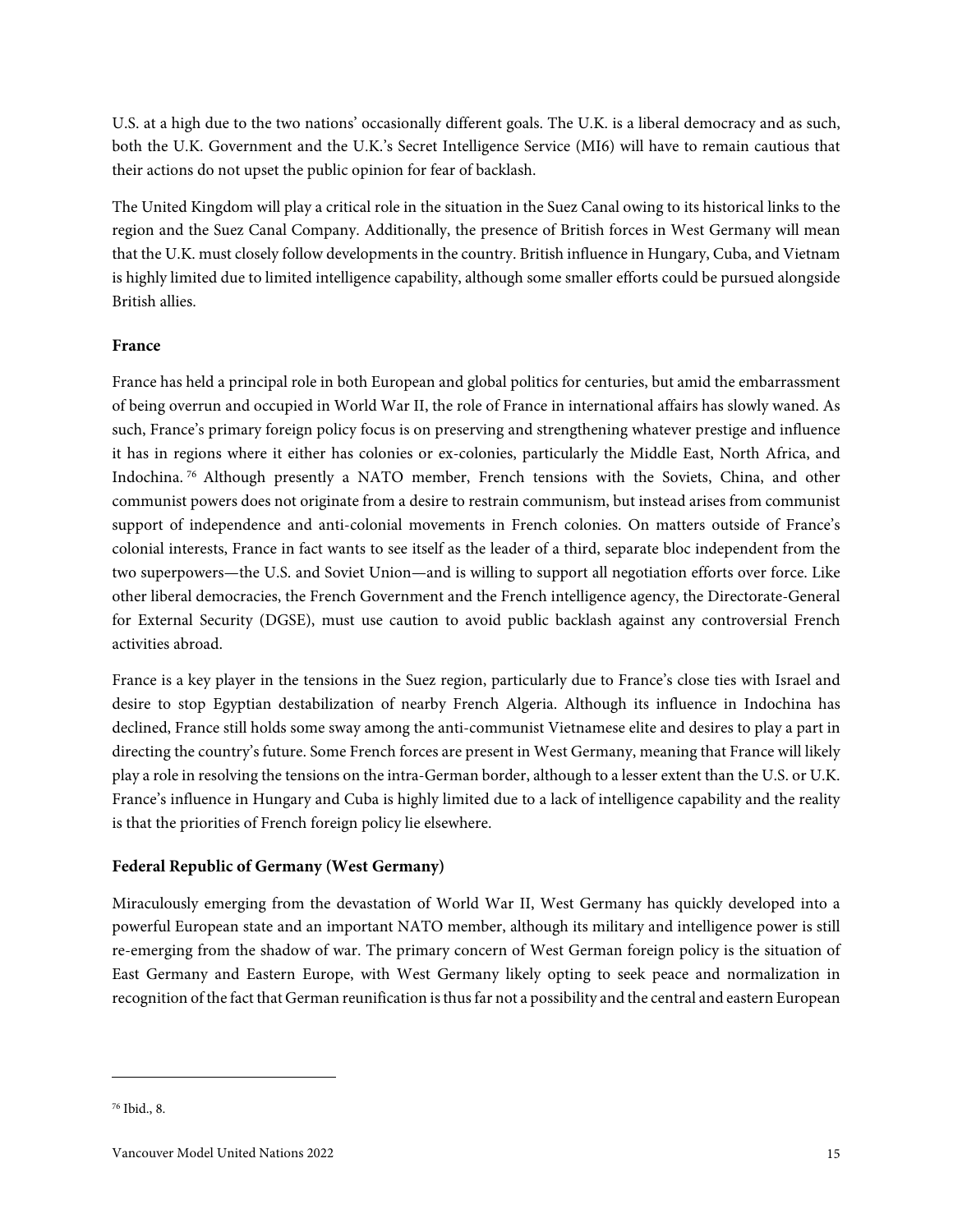status quo is unlikely to be broken.[77](#page-18-2) However, West Germany is intrinsically linked to its NATO allies and due to its relative lack of foreign influence, the country will likely choose to support the diplomatic direction of either the Anglo-American alliance or the French. A liberal democratic state, West Germany's Government and its intelligence agency, the Federal Intelligence Service (BND) will have to remain cautious to avoid upsetting public opinion through their activities. The BND itself retains close links to the American CIA and is primarily focused on affairs in central and eastern Europe.

West Germany is critical to the present situation of inter-German relations, with the presence of NATO forces on West German soil and the exodus of East Germans to the West being key elements of the tensions. West German intelligence also maintains a comparatively strong intelligence capability in central and eastern Europe, making the situation in Hungary a topic of focus for the West Germans. Due to West Germany's lack of foreign influence, the country will not play a major role in the situation in the Suez Canal region, Cuba, or Vietnam, apart from support it extends to its NATO allies.

#### <span id="page-18-0"></span>**People's Republic of China**

Not even a decade removed from winning the brutal Chinese Civil War, the People's Republic of China is eager to play a bigger role at the regional and global scales as the second most powerful communist state in the world. Since the conclusion of the Korean War, in which Chinese forces intervened on the side of North Korea, Chinese foreign policy has been keen to avoid direct confrontation with the United States, instead trying to build an image of China as a peaceful, responsible global power.[78](#page-18-3) Although it remains an important ally for North Vietnam, China opposes destabilization of the current status quo in the country. In addition, Sino-Soviet relations have slowly deteriorated and may see China split from the Soviets on other world issues. China also struggles with internal instability amid mass social and economic reforms, limiting the extent to which the Chinese Government desires to spend significant resources on external affairs. The Chinese Government and the newly established Central Investigation Department (CID) are extremely powerful domestically, but the unstable sociopolitical situation within China will prove detrimental to asserting Chinese influence abroad. As a new agency, the current capabilities of the CID are also highly limited, with most Chinese intelligence focusing only on east and southeast Asia and still relying on Soviet KGB training.

China will play an observer role in all early spheres of conflict, especially those outside of Asia. China does possess a cordial relationship with Nasser's regime in Egypt, and may choose to extend some support to Egypt within the Suez Canal situation. Otherwise, the primary focus for China will be on Vietnam and continuing to supply the North Vietnamese regime with economic and military aid.

#### <span id="page-18-1"></span>**Yugoslavia**

Yugoslavia is one of the few European states that professes to follow communist ideology yet does not fall under the domination of the Soviet Union. Yugoslav foreign policy under its leader, Josip Broz Tito, has taken a nonaligned position that retains cordial ties with the West and the United States, as well as a frosty but peaceful

<span id="page-18-2"></span><sup>77</sup> Wolfram Hanrieder, "The Foreign Policies of the Federal Republic of Germany, 1949-1989," *German Studies Review* 12, no. 2 (1989): 325.

<span id="page-18-3"></span><sup>78</sup> Chen Jian, "China's Involvement in the Vietnam War, 1964-69," *The China Quarterly*, no. 142 (1995): 357.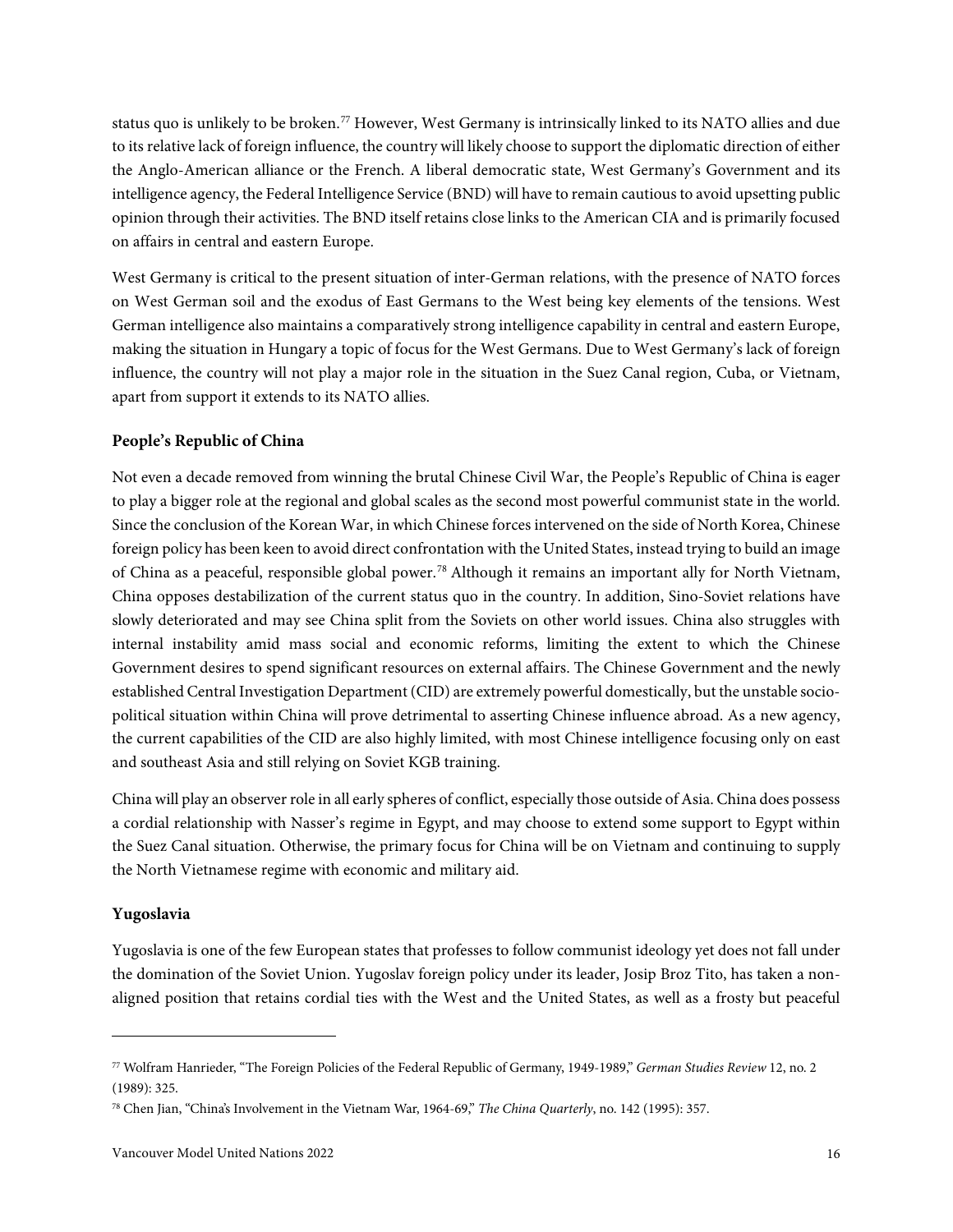relationship with the Soviets. The primary focus of Yugoslav foreign policy will be on containing and suppressing the unrest in Hungary, even if that means aligning with the Soviets. Although opposed to the Stalinist tendencies of Mátyás Rákosi, Yugoslavia fears that Hungarian nationalism—in opposition to Soviet suzerainty—could spill into Yugoslavia and cause unrest in the highly multiethnic state.[79](#page-19-2) This is especially concerning considering the numerous Yugoslav civilian and media connections to Hungary. On other diplomatic issues, the Yugoslavs will likely take a position between the West and the East, aiming to negotiate and collaborate with both sides, similarly to the French. [80](#page-19-3) Much like the Soviets and China, the Yugoslav Government and the Yugoslav Counterintelligence Service (KOS) are immensely powerful within the country's borders, with the capability to do nearly anything. The KOS, however, has limited influence outside the country, with most Yugoslav intelligence capability focusing on central and eastern Europe, both inside and outside the Eastern bloc.

In terms of the spheres of conflict, Yugoslavia will play its greatest role in the crises in Hungary and Germany due to its proximity and intelligence capability. In all other spheres of conflict, Yugoslavia may pursue a nonaligned policy—including potentially offering aid or support—but will not directly involve itself in any conflicts.

#### <span id="page-19-0"></span>**German Democratic Republic (East Germany)**

One of the most important Soviet-aligned satellite states in Eastern Europe, East Germany remains an unstable hotspot for the Eastern bloc. East Germany's primary foreign policy concern is with West Germany and trying to stop the exodus of East Germans to the West. Consequently, East Germany's foreign policy will be guided by its need to build a sustainable domestic economy and prevent discontent—likely leading it to support other communist governments dealing with internal problems, particularly Hungary. On most other diplomatic questions, East Germany will likely follow a similar trajectory to the Soviets, supporting communist, antiimperialist, and labour movements. [81](#page-19-4) The East German Government—although highly closely tied to the Soviets—and its intelligence agency, the Stasi, possess a fearsome Soviet-like power within its borders and will be able to pursue more or less whatever activities it desires. However, East Germany's internal instability and reliance on the Soviets will limit any East German influence abroad. The capabilities of the Stasi itself are mainly focused on inter-German affairs, as well as situations elsewhere in the Eastern bloc.

As one of the two German states, East Germany is critical to the tensions between the two Germanies, with the influx of East Germans into the West being a major issue. As an Eastern bloc state in close proximity to Hungary, East Germany will also be highly interested in the progression of the situation in Hungary. Due to East Germany's lack of foreign influence and alignment with the Soviets, the role of East Germany in other spheres of conflict will be limited to the support it extends to its fellow communist movements.

#### <span id="page-19-1"></span>**Israel**

Despite its small size and having only come into existence eight years ago in 1948, Israel has developed into a state with a formidable military force and a feared intelligence agency, the Mossad. Israeli foreign policy could

<span id="page-19-2"></span><sup>79</sup> Johanna Granville, "Hungary, 1956: The Yugoslav Connection," *Europe-Asia Studies* 50, no. 3 (1998): 497

<span id="page-19-3"></span><sup>80</sup> Sabiha Hasan, "Yugoslavia's Foreign Policy Under Tito (1945-80)," *Pakistan Horizon* 34, no. 3 (1981): 103.

<span id="page-19-4"></span><sup>81</sup> David Childs, "East German Foreign Policy: The Search for Recognition and Stability," *International Journal* 32, no. 2 (1977): 337.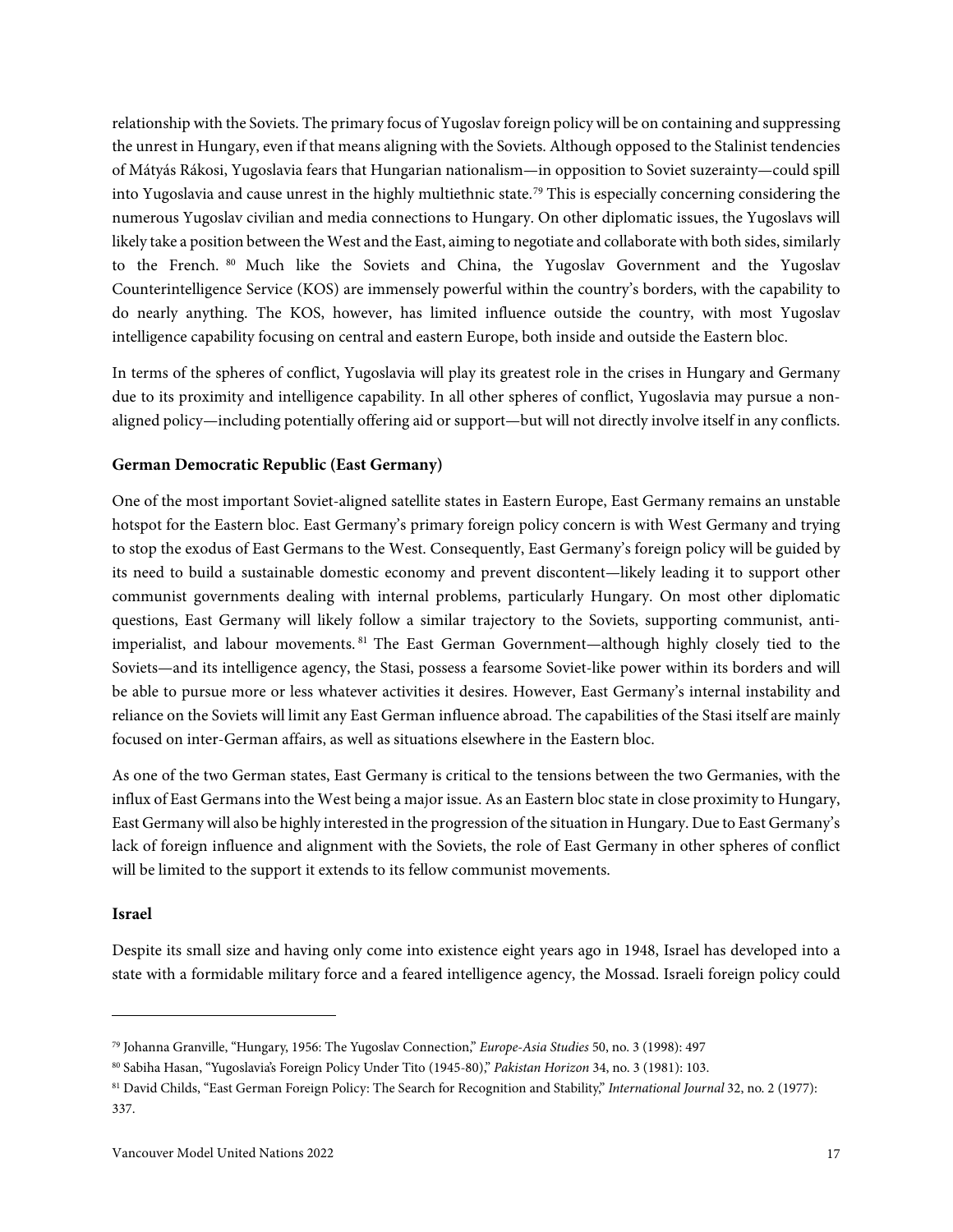simply be defined as a desire for survival within the context of Arab-Israeli relations and the tensions surrounding the Suez zone. Many in the Israeli government support preventative war to strike first against the Arab states and discourage Arab hostility against Israel. Neither aligned with NATO nor the Eastern bloc, Israel currently prioritizes its relationship with France, Israel's main arms supplier and closest ally. Israeli foreign policy sees the U.S. as unreliable, with the Americans declining to offer significant military support to the Israelis, while also distrusting the Soviets, who supply Israel's primary enemy at the moment, Egypt.<sup>[82](#page-20-1)</sup> As a democracy, the Israeli Government must remain accountable to the Israeli public but also cognizant of the societal instability within Israel, especially with regards to the many Arab Palestinians who reside within Israeli-governed territories. Israel's intelligence agency, the Mossad, is highly powerful, willing to take any measures to achieve its aims, and possesses a reach unlike other intelligence agencies due to the highly diverse backgrounds of its agents. That being said, Mossad remains closely aligned with the Government and will likely pursue actions in line with the Government.

Israel lies at the heart of the tensions surrounding the Suez Canal and will play a vital role in any diplomatic, political, or military developments in the region. Although Israeli foreign policy is highly focused on the Arab-Israeli conflict, Israel's extensive intelligence capability will allow the country to involve itself in other conflicts at more subtle levels as opposed to direct involvement.

## <span id="page-20-0"></span>Discussion Questions

- 1. What goals does each power possess with respect to the five spheres of conflict, and how do those goals come into conflict with the goals of other powers?
- 2. How should the global political aims of each power be pursued in terms of the public actions of its government or the covert actions of its intelligence agency?
- 3. To what extent should each power become directly involved in each sphere of conflict in terms of aid or direct military support and intervention, particularly in proxy conflicts that centre around nations with powerful allies?
- 4. Should the powers which are members of the Western and Eastern blocs follow a unified approach to each respective sphere of conflict, or should their differing aims lead them towards independent involvement separate from their bloc?
- 5. How can each power exploit the unstable alliances and relationships between other powers, including the non-aligned powers?

<span id="page-20-1"></span><sup>82</sup> Fry, *The Suez Crisis, 1956*, 7.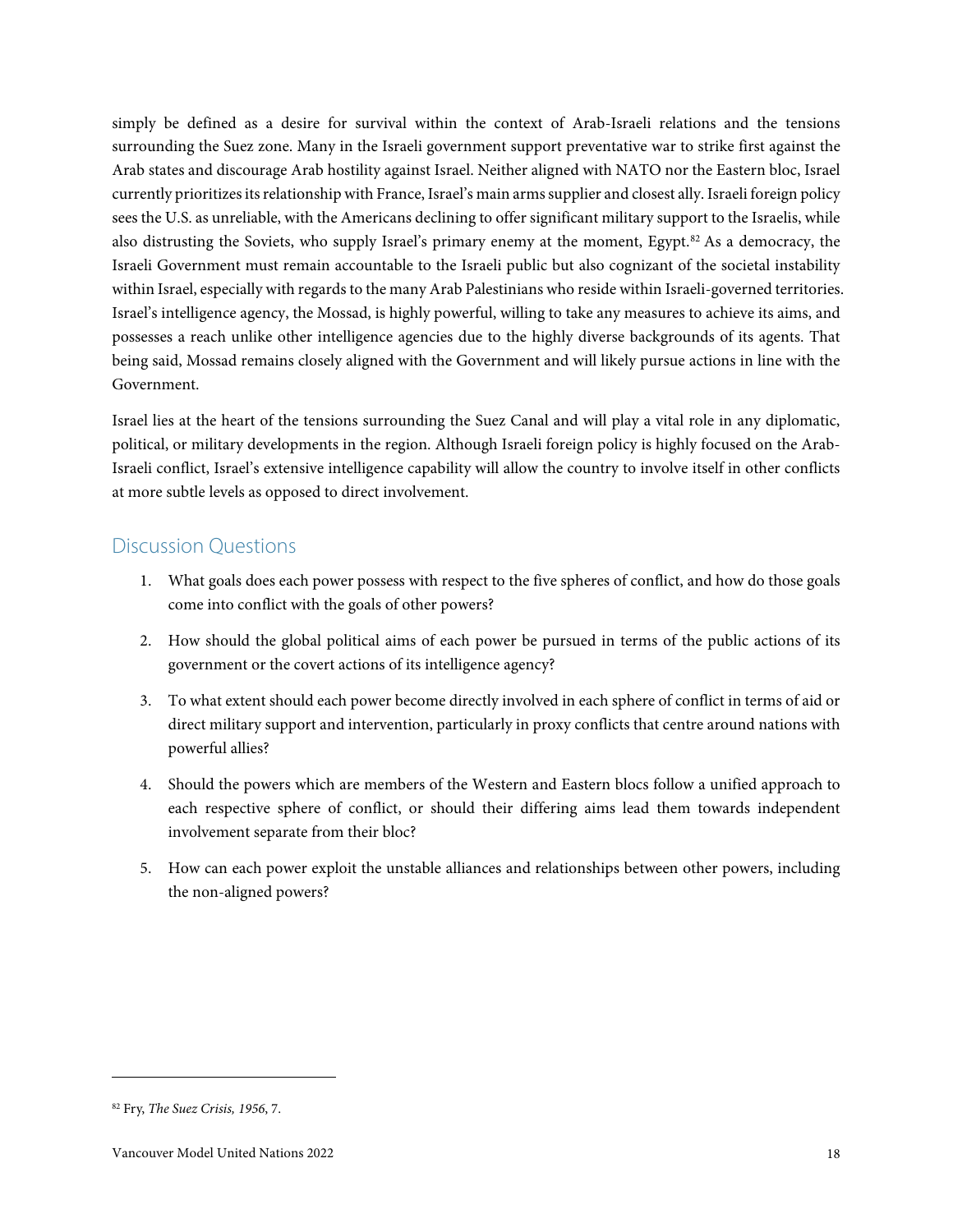#### <span id="page-21-0"></span>Bibliography

- Alt, Peter, and Max Schneider. "West Germany's 'Economic Miracle.'" *Science & Society* 26, no. 1 (1962): 46- 57.
- BBC Bitesize. "The Hungarian Uprising, 1956." *BBC Bitesize*, n.d. https://www.bbc.co.uk/bitesize/guides/zq9hg82/revision/4.
- Bethell, Leslie. *Cuba: A Short History*. Cambridge: Cambridge University Press, 1993.
- Blakemore, Erin. "Why the Berlin Wall rose—and how it fell." *National Geographic*, November 8, 2019. https://www.nationalgeographic.com/history/article/why-berlin-wall-built-fell.
- Bowker, Bob. "Egypt's Revolution and the Lessons for Today." *Australian Institute of International Affairs*, July 21, 2017. https://www.internationalaffairs.org.au/australianoutlook/egyptian-revolution-1952-lessons/.
- Chen, Jian. "China's Involvement in the Vietnam War, 1964-69." *The China Quarterly*, no. 142 (1995): 356- 387.
- Childs, David. "East German Foreign Policy: The Search for Recognition and Stability." *International Journal* 32, no. 2 (1977): 334-351.
- Chomsky, Aviva. *A History of the Cuban Revolution*. New York: John Wiley & Sons, 2015.
- *Cuban–American Treaty of Relations*, 1903, Havana.
- CVCE.eu by the University of Luxembourg. "The Marshall Plan and the establishment of the OEEC." *CVCE.eu by the University of Luxembourg*, n.d. https://www.cvce.eu/en/collections/unit-content/-/unit/02bb76dfd066-4c08-a58a-d4686a3e68ff/84c940fe-a82b-4fe8-ad53-63144bfe30b1.
- CVCE.eu by the University of Luxembourg. "The USSR and the creation of the buffer zone." *CVCE.eu by the University of Luxembourg*, n.d. https://www.cvce.eu/en/collections/unit-content/-/unit/02bb76df-d066- 4c08-a58a-d4686a3e68ff/78447da2-d383-4cf5-ab86-905b745401d0.
- Fry, Michael. *The Suez Crisis, 1956*. Washington, D.C: Georgetown University Institute for the Study of Diplomacy, 1989.
- Granville, Johanna. "Hungary, 1956: The Yugoslav Connection." *Europe-Asia Studies* 50, no. 3 (1998): 493-517.
- Grogan, Kevin. "Cuba's Dance of the Millions: Examining the Causes and Consequences of Violent Price Fluctuations in the Sugar Market Between 1919 and 1920." *University of Florida*, August 2004. http://etd.fcla.edu/UF/UFE0006301/grogan\_k.pdf.
- Hanrieder, Wolfram. "The Foreign Policies of the Federal Republic of Germany, 1949-1989." *German Studies Review* 12, no. 2 (1989): 311-332
- Harry S. Truman Library & Museum. "Timeline of the Cold War." *Harry S. Truman Library & Museum*, n.d. https://www.trumanlibrary.gov/public/TrumanCIA\_Timeline.pdf.
- Hasan, Sabiha. "Yugoslavia's Foreign Policy Under Tito (1945-80)." *Pakistan Horizon* 34, no. 3 (1981): 82-120.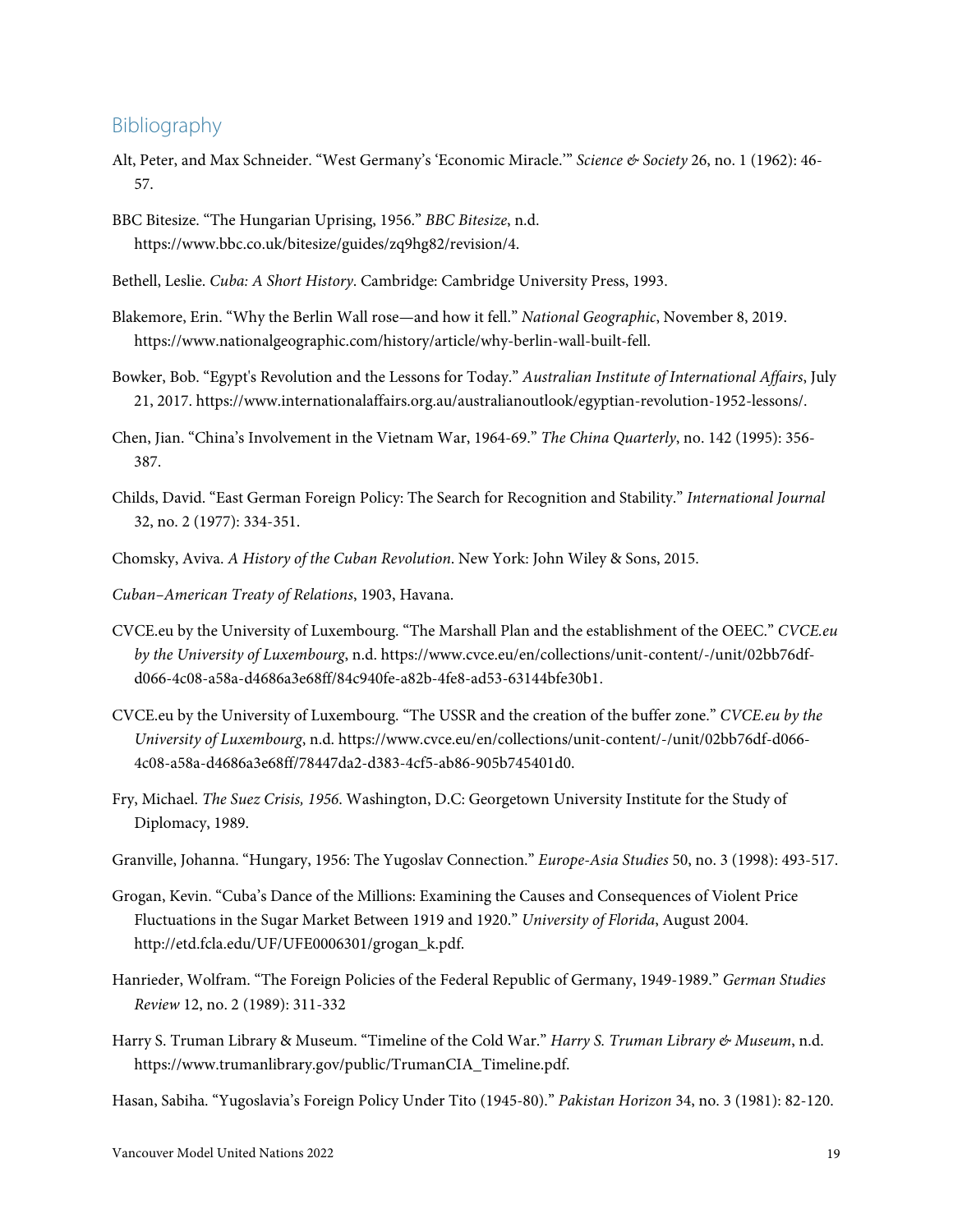Johnson, Peter. "Egypt Under Nasser." *MERIP Reports*, no. 10 (1972): 3-14.

- Lien, Vu Hong, and Peter Sharrock. *Descending Dragon, Rising Tiger: A History of Vietnam*. London: Reaktion Books, 2014.
- Luthi, Lorenz. *Cold Wars: Asia, the Middle East, Europe*. Cambridge: Cambridge University Press, 2020.
- Macartney, Carlile Aylmer. "Hungary in the Soviet orbit." *Encyclopædia Britannica*, n.d. https://www.britannica.com/place/Hungary/Hungary-in-the-Soviet-orbit.
- Mansfield, Peter. "Nasser and Nasserism." *International Journal* 28, no. 4 (1973): 670-688.
- McCauley, Brian. "Hungary and Suez, 1956: The Limits of Soviet and American Power." *Journal of Contemporary History* 16, no. 4 (1981): 777–800.
- National Cold War Exhibition, "Sino Soviet Split," *Royal Air Force Museum*, n.d. https://www.nationalcoldwarexhibition.org/schools-colleges/national-curriculum/detente/sino-sovietsplit.aspx.
- Paterson, Thomas G. "The Origins of the Cold War." *OAH Magazine of History* 2, no. 1 (1986): 5–18.
- Perović, Jeronim. "The Tito-Stalin Split: A Reassessment in Light of New Evidence." *Journal of Cold War Studies* 9, no. 2 (2007): 32–63.
- PBS American Experience. "Castro's Failed Coup." *PBS – American Experience*, n.d. https://www.pbs.org/wgbh/americanexperience/features/castro-failed-coup-moncada-barracks/.
- Stack, Kevin. "The Cold War Intelligence Score." *American Intelligence Journal* 18, no. 1/2 (1998): 69-72.
- Turner, Henry Ashby. "Political consolidation and economic growth, 1949–69." *Encyclopædia Britannica*, n.d. https://www.britannica.com/place/Germany/Political-consolidation-and-economic-growth-1949-69.
- U.S. Department of State Archive. "Hungary, 1956." *U.S. Department of State Archive*, n.d. https://2001- 2009.state.gov/r/pa/ho/time/lw/107186.htm.
- Waite, James. *The End of the First Indochina War: A Global History*. New York: Routledge, 2012.